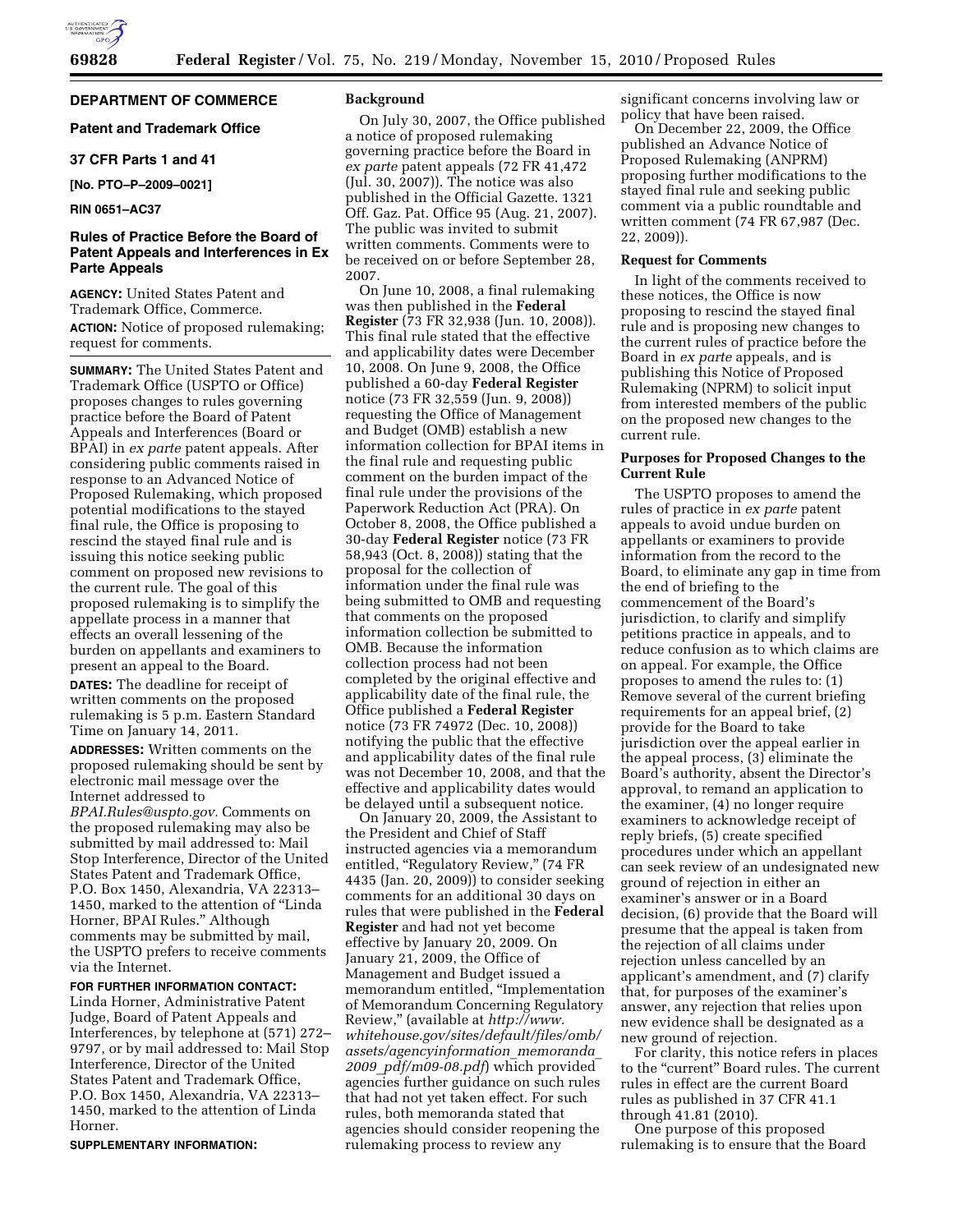has adequate information to decide *ex parte* appeals on the merits, while not unduly burdening appellants or examiners with unnecessary briefing requirements. In particular, the goal of this proposed rulemaking is to effect an overall lessening of the burden on appellants and examiners to present an appeal to the Board. For example, statements of the status of claims, the status of amendments, the grounds of rejection to be reviewed on appeal, and the claims appendix would no longer be required in the appeal brief (Proposed Bd.R. 41.37) or in the examiner's answer. Because this information is already available in the Image File Wrapper, it is unnecessary for appellants or examiners to provide this information to the Board. Moreover, by eliminating these briefing requirements, the Office expects to reduce the number of non-compliant appeal briefs and the number of examiners' answers returned to the examiner due to non-compliance, which are a significant cause of delays on appeal. *See* USPTO, *Top Eight Reasons Appeal Briefs are Non-Compliant, [http://www.uspto.gov/ip/](http://www.uspto.gov/ip/boards/bpai/procedures/top_8_reasons_appeal_brf_dec09.pdf) [boards/bpai/procedures/](http://www.uspto.gov/ip/boards/bpai/procedures/top_8_reasons_appeal_brf_dec09.pdf)  top*\_*8*\_*reasons*\_*appeal*\_*brf*\_*[dec09.pdf.](http://www.uspto.gov/ip/boards/bpai/procedures/top_8_reasons_appeal_brf_dec09.pdf)* 

Another purpose of this proposed rulemaking is to eliminate any gap in time from the end of briefing to the commencement of the Board's jurisdiction, and to minimize the number of appeals that transfer backand-forth between the Board and the examiner. For example, under the proposed rules, the Board would take jurisdiction upon the earlier of the filing of a reply brief or the expiration of the time in which to file a reply brief (Proposed Bd.R. 41.35(a)). Examiners would no longer be required to acknowledge receipt of the reply brief (Proposed Bd.R. 41.43 [removed]). The proposed rules also eliminate the Board's independent authority to remand an application to an examiner (Proposed Bd.R. 41.50(a)). Therefore, the Board would be required to decide the appeal on the merits, and only with the Director's approval may the Board remand an application back to the examiner (Proposed Bd.R. 41.35(c)).

The proposed rulemaking is also intended to clarify and simplify petitions practice on appeal. For example, except under limited circumstances, any information disclosure statement or petition filed while the Board possesses jurisdiction over the proceeding would be held in abeyance until the Board's jurisdiction ends (Proposed Bd.R. 41.35(d)). Also, in response to public comments, and based on a comprehensive survey of case law from the United States Court of Appeals

for the Federal Circuit (Federal Circuit) and United States Court of Customs and Patent Appeals (CCPA), the Office will provide improved guidance in the Manual of Patent Examination Procedure (MPEP), discussed *infra,* as to what constitutes a new ground of rejection in an examiner's answer. The proposed rulemaking explicitly sets forth the procedure under which an appellant can seek review of the Office's failure to designate a new ground of rejection in either an examiner's answer (Proposed Bd.R. 41.40) or in a Board decision (Proposed Bd.R. 41.50(c)).

Another purpose of this proposed rulemaking is to reduce confusion as to which claims are on appeal. For example, under the proposed rules, the Board would presume that the appeal is taken from the rejection of all claims under rejection unless cancelled by an applicant's amendment (Proposed Bd.R. 41.31(c)). This change would simplify practice for the majority of appellants who seek review of all claims under rejection by obviating the need to enumerate the rejected claims that are being appealed. This proposed rule would avoid the unintended cancellation of claims by the Office due to appellant's mistake in the listing of the claims in either the notice of appeal or in the appeal brief. Under current practice, if an appellant incorrectly lists the claims on appeal, or is silent in the brief as to some of the claims under rejection, then the Office assumes that such claims are not on appeal, and notes that those non-appealed claims should be cancelled by the examiner. *Ex parte Ghuman,* 88 USPQ2d 1478, 2008 WL 2109842 (BPAI 2008) (precedential) (holding that when appellant does not appeal some of the claims under rejection and does not challenge the Examiner's rejection of these claims, then the Board will treat these claims as withdrawn from the appeal, which operates as an authorization for the Examiner to cancel those claims from the application). The Office is proposing to change this practice in order to avoid the unintended cancellation of claims due to oversight or mistake by appellants in listing the claims on appeal. This proposed change would replace the Office's procedure under *Ghuman* and simplify practice for examiners by no longer requiring examiners to cancel non-appealed claims.

The **SUPPLEMENTARY INFORMATION** in this notice provides: (1) A brief explanation of the proposed changes to the current rule, (2) a discussion of the differences between the proposed rule and the current rule, and (3) a copy of

the proposed amendments to the regulatory text.

## **Brief Explanation of Proposed Changes to the Current Rule**

The notable changes in the proposed rule, as compared to the current Board rule, are: (1) The Board would presume that an appeal is taken from the rejection of all claims under rejection unless cancelled by an amendment filed by appellant (Proposed Bd.R. 41.31(c)); (2) the Board would take jurisdiction upon the filing of a reply brief or the expiration of time in which to file such a reply brief, whichever is earlier (Proposed Bd.R. 41.35(a)); (3) the requirements to include statements of the status of claims and grounds of rejection to be reviewed on appeal and the requirements to include a claims appendix, an evidence appendix and a related proceedings appendix would be eliminated from the appeal brief (Proposed Bd.R. 41.37(c)); (4) the Board may apply default assumptions if a brief omits a statement of the real party-ininterest or a statement of related cases (Proposed Bd.R.  $41.37(c)(1)(i)$  and  $(ii)$ ); (5) for purposes of the examiner's answer, any rejection that relies upon new evidence shall be designated as a new ground of rejection (Proposed Bd.R.  $(41.39(a)(2))$ ; (6) the appellant can await a decision on a petition seeking review of an examiner's failure to designate a rejection in the answer as a new ground of rejection prior to filing a reply brief (Proposed Bd.R. 41.40) and thereby avoid having to file a request for extension of time in which to file the reply brief; and (7) the examiner's response to a reply brief would be eliminated (Proposed Bd.R. 41.43 [removed]). A more detailed discussion of all of the proposed changes follows.

### **Discussion of Proposed Changes to the Current Rule**

### *Explanation of Proposed Changes*

Existing rules in Part 1 are denominated as "Rule x" in this supplementary information. A reference to Rule 1.136(a) is a reference to 37 CFR 1.136(a) (2010).

Existing rules in Part 11 are denominated as "Rule x" in this supplementary information. A reference to Rule 11.18(a) is a reference to 37 CFR 11.18(a) (2010).

Existing rules in Part 41 are denominated as "Bd.R. x" in this supplementary information. A reference to Bd.R. 41.3 is a reference to 37 CFR 41.3 (2010).

Proposed rules are denominated as ''Proposed Bd.R. x'' in this supplementary information.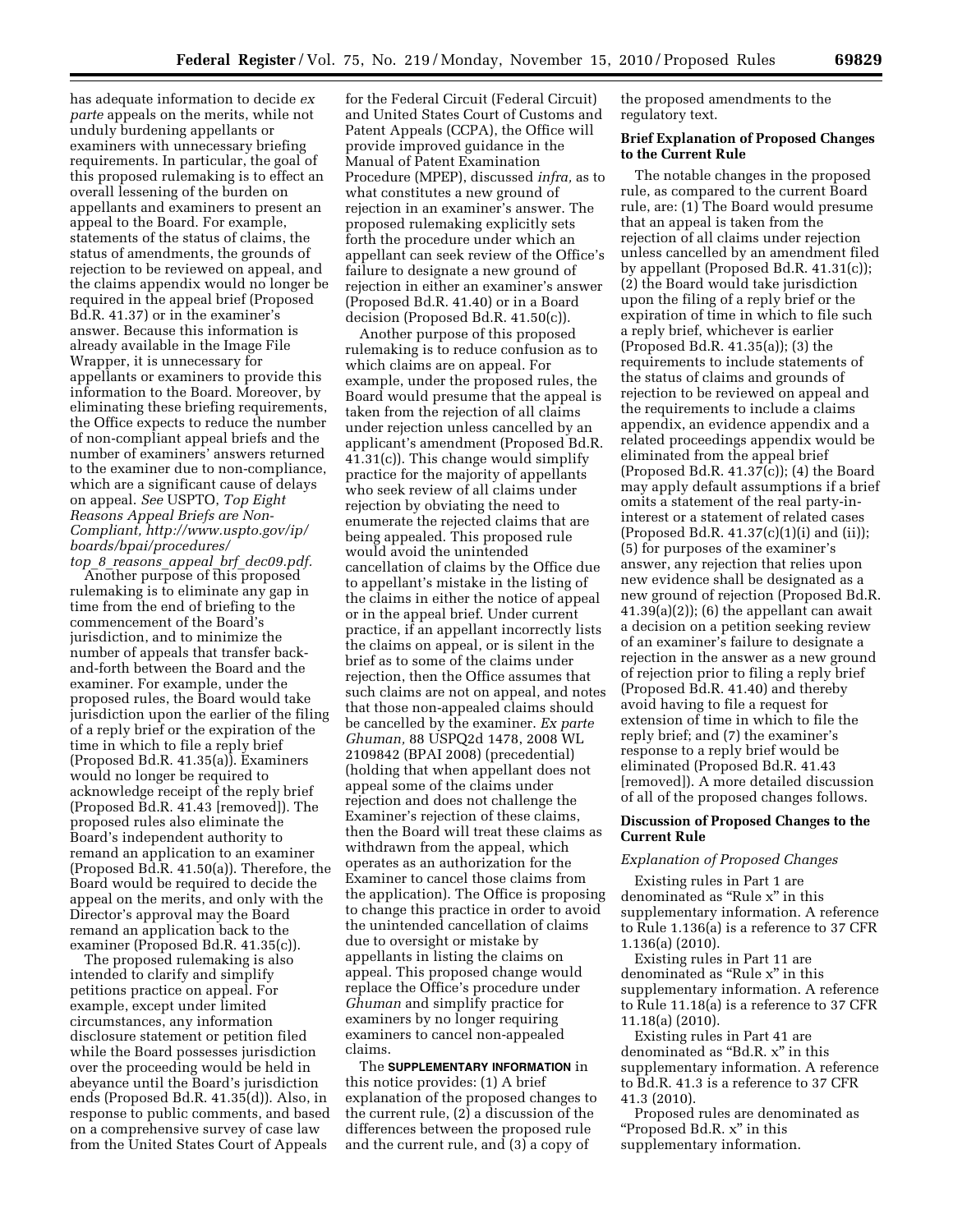The Board has jurisdiction to consider and decide *ex parte* appeals in patent applications (including reissue, design and plant patent applications) and *ex parte* reexamination proceedings.

The proposed rules do not propose to change any of the rules relating to *inter partes* reexamination appeals. Nor do the proposed rules propose to change any of the rules relating to contested cases.

For purposes of this notice of proposed rulemaking, some paragraphs that are proposed to be deleted are shown as "reserved." These "reserved" paragraphs will be deleted entirely in the final rule, and the remaining paragraphs in each section will be renumbered, as appropriate.

# **Discussion of Proposed Changes to Specific Rules**

#### *Part 1*

### Termination of Proceedings

Proposed Rule 1.197 proposes to revise the title of this section and to delete paragraph (a), the provision that sets forth when jurisdiction passes from the Board to the examiner after a decision has been issued by the Board. The operative language of this paragraph has been incorporated into Proposed Bd.R. 41.54, except that ''transmittal of the file'' has been omitted. Most patent application files are electronic files (Image File Wrapper files), not paper files. Accordingly, a paper file is no longer ''transmitted'' to the examiner. The changes to Proposed Rule 1.197 and Proposed Bd.R. 41.54 are intended to more accurately reflect the fact that files are handled electronically within the Office, and do not imply that there would be a change in the practice for passing jurisdiction back to the examiner after decision by the Board the process would remain the same under the proposed rule.

The ANPRM did not propose any changes to this section. As such, no comments were received in connection with this section.

#### *Part 41*

## Authority

The listing of authority for Part 41 would be revised to add references to 35 U.S.C. 132, 133, 306, and 315. Section 132 provides that the Director shall prescribe by regulations to provide for the continued examination of applications for patent at the request of the applicant. Section 133 states that upon failure of the applicant to prosecute the application within six months after any action therein, the application shall be regarded as

abandoned. Section 306 establishes the patent owner's right to appeal in an *ex parte* reexamination proceeding. Section 315 establishes the right to appeal in an *inter partes* reexamination proceeding.

### *Subpart A*

#### Citation of Authority

Proposed Bd.R. 41.12 proposes to delete from the current rule the requirements: (1) To cite to particular case law reporters, and (2) to include parallel citations to multiple reporter systems. The proposed rule indicates a Board preference for citations to certain reporters and for limited use of nonbinding authority.

The ANPRM proposed to delete the requirement in Bd.R. 41.12 to use parallel citations. The Office received one comment that the changes to this section proposed in the ANPRM were unclear. Specifically, the comment questioned whether the proposed changes made certain citations mandatory or if the citations were a preference of the Board. The Office also received one comment stating that requiring reporter cites is burdensome on parties and does not provide any efficiency to the Board. This comment further noted that requiring the filing of a copy of authorities relied upon would be unduly burdensome.

This section of the proposed rule has been revised to eliminate the previously proposed requirement to cite to a particular case law reporter and the previous requirement to include parallel citations to multiple reporter systems. The requirement to include pinpoint citations, whenever a specific holding or portion of an authority is invoked, is maintained. Because Administrative Patent Judges have access to both the West Reporter System and the United States Patents Quarterly, it is unnecessary for appellants to cite to both reporters.

The proposed rule, as well as the current rule, states that appellants should provide a copy of an authority if the authority is not an authority of the Office and is not reproduced in the United States Reports or the West Reporter System. This provision is designed to ensure that a full record is before the Administrative Patent Judge to allow an efficient and timely decision to be made on the merits of the case.

# *Subpart B*

#### Definitions

Proposed Bd.R. 41.30 proposes to add a definition of ''Record'' to the current rule so that, when subsequent sections of Subpart B refer to the ''Record'', it is clear what constitutes the official record

on appeal. The proposed rule would state that the official record contains the items listed in the content listing of the image file wrapper, excluding papers that were denied entry. The proposed definition of "Record" includes the items listed in the content listing of the image file wrapper because, in some cases, physical items that form part of the official file are not able to be scanned into the image file wrapper and are maintained elsewhere, such as in an artifact file. Some examples of such items include original drawings in design patent applications and sequence listings. In such cases, the image file wrapper will include an entry in the contents listing that points to this artifact file.

The ANPRM proposed to amend Bd.R. 41.30 to add a definition of ''Record'' to mean ''the official content of the file of an application or reexamination proceeding on appeal.'' The Office received only one comment to this proposed change in the ANPRM, which approved of the proposal.

This section of the proposed rule includes a slightly different, but clearer, definition of "Record" than that which was proposed in the ANPRM. In particular, the definition in Proposed Bd.R. 41.30 explicitly excludes any amendment, evidence, or other document that was denied entry. Because an examiner's refusal to enter an amendment, evidence, or other document is a petitionable matter that is not subject to review by the Board, the exclusion of such un-entered documents from the proposed definition of ''Record'' reflects the fact that the Board's review of patentability determinations is properly based on the record of all entered documents in the file.

### Appeal to the Board

Proposed Bd.R. 41.31(a) proposes to revise the current rule to make clear that an appeal to the Board is taken by filing a notice of appeal. This proposed change is not intended to change the current practice of the Office. The Office currently requires appellants to file a notice of appeal in order to appeal an adverse decision of the examiner to the Board.

The ANPRM proposed to amend 41.31(a) to clarify that an appeal is taken to the Board by filing a notice of appeal. The Office received a comment that the changes proposed in the ANPRM, which would have deleted reference to the statutory conditions under which a right of appeal arises, lacked clarity. Specifically, the comment noted that it would promote efficiency to retain the specific statutory conditions for appeal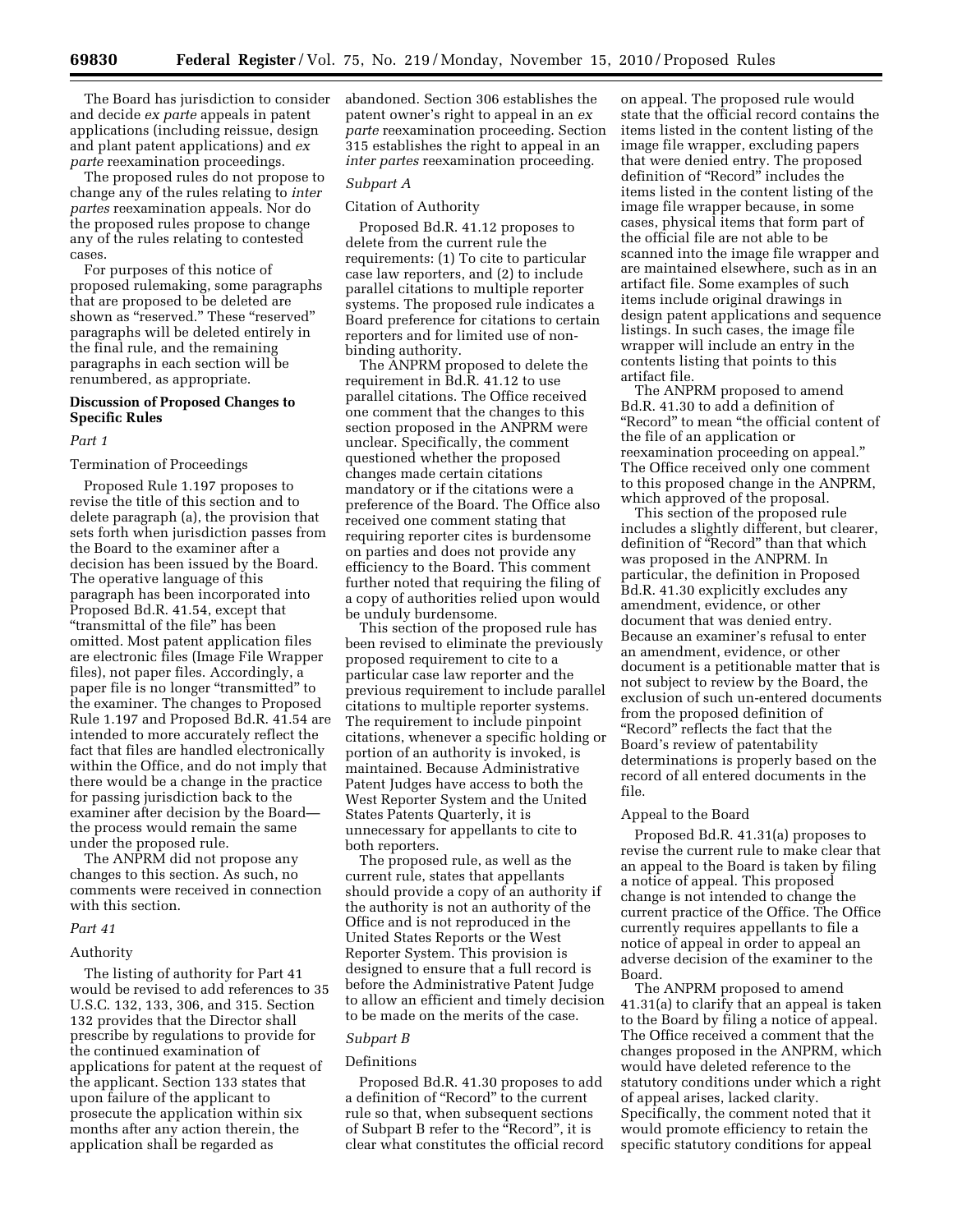in the rules to provide clarity to appellants and practitioners who might read only the rules and not the underlying statutes. Proposed Bd.R. 41.31 proposes to keep the language of sections  $(a)(1)$ ,  $(a)(2)$ , and  $(a)(3)$  found in the current rule, thus retaining the statutory conditions under which a right of appeal arises.

The Office received another comment that proposed eliminating the notice of appeal requirement altogether because it

causes unnecessary delay in the appellate process. This suggestion is not adopted. The filing of the notice of appeal is an important procedural step of the larger prosecution process at the Office. For example, the filing of a notice of appeal triggers the appellant's ability to file a pre-appeal brief conference request.

The Office received a comment to the ANPRM requesting that the Office provide statistics on the Pre-Appeal

Brief Conference program. For each full fiscal year (FY) since the Pre-Appeal Brief Conference program was launched, the following charts show: (1) The annual number of such requests, (2) the percent of notices of appeal that contain a request, (3) the outcomes of the conferences, and (4) a comparison of the outcomes of the Pre-Appeal Brief Conference to the Appeal Conference.

# PRE-APPEAL BRIEF CONFERENCE EFFECTS: ACTIONS IN RESPONSE TO REQUEST FOR PRE-APPEAL BRIEF REVIEW

| F۷                         | Number of<br>requests                      | Frequency of<br>requests<br>(percent) | Proceed to<br>board<br>(percent) | Prosecution<br>reopened<br>(percent) | All rejections<br>withdrawn<br>(percent) | Defective<br>request<br>(percent) |
|----------------------------|--------------------------------------------|---------------------------------------|----------------------------------|--------------------------------------|------------------------------------------|-----------------------------------|
| 06<br>07<br>08<br>09<br>10 | 6,525<br>7,240<br>8,255<br>9,967<br>12.019 | 24<br>25<br>27<br>30<br>34            | 55<br>56<br>59<br>56<br>56       | 37<br>38<br>37<br>39<br>38           |                                          |                                   |

# APPEAL CONFERENCE EFFECTS: ACTIONS IN RESPONSE TO APPEAL BRIEF

| FY                         | Examiner's<br>answer<br>(percent) | Prosecution<br>reopened<br>percent) | All rejections<br>withdrawn<br>(percent) | Other action<br>percent |
|----------------------------|-----------------------------------|-------------------------------------|------------------------------------------|-------------------------|
| 98<br>99<br>00<br>01<br>02 | 58<br>52<br>46<br>40<br>38        | 1 Q<br>15<br>21<br>25<br>26         | 29<br>32<br>32<br>34<br>34               |                         |
| 03<br>05                   | 38<br>39<br>39                    | 29<br>32<br>35                      | 31<br>27<br>24                           |                         |
| 06<br>07<br>08<br>09<br>10 | 49<br>56<br>59<br>56<br>59        | 30<br>28<br>28<br>27<br>23          | 19<br>14<br>12<br>16<br>17               |                         |

Proposed Bd.R. 41.31(b) proposes to revise the current rule to make clear that the signature requirements of Rules 1.33 and 11.18(a) do not apply to the notice of appeal. This proposed change updates paragraph (b) to add a reference to Rule 11.18(a) to avoid any conflict between the rules of practice in *ex parte*  appeals and the rules governing practice by registered practitioners before the Office.

The ANPRM proposed to remove the provision that a notice of appeal need not be signed. One comment requested clarification as to why the ANPRM proposed to delete paragraph (b) of the current rule. The comment suggested removing this flexibility might lead to mistakes and more work for both the Office and appellants to correct such mistakes. In light of this comment, Proposed Bd.R. 41.31(b) would retain the provision that a notice of appeal need not be signed and would further clarify that Rule 11.18(a) does not apply

to a notice of appeal, so as to avoid any conflict in the requirements for practitioners under this title.

Proposed Bd.R. 41.31(c) proposes to revise the current rule so that an appeal, when taken, would be presumed to seek review of all of the claims under rejection unless canceled by an amendment filed by the appellant. This proposed change, obviates the need for the majority of appellants who seek review of all claims under rejection to affirmatively state (in the notice of appeal and/or in the status of claims section of the appeal brief) which claims are on appeal. Rather, under Proposed Bd.R. 41.31(c), the Board would presume that an appellant intends to appeal all claims under rejection except for those that the appellant has canceled. This proposed change avoids the unintended cancellation of claims by the Office due to an appellant's mistake in the listing of the claims in either the notice of appeal or in the

appeal brief. Under current practice, if an appellant incorrectly lists the claims on appeal, or is silent in the brief as to any of the claims under rejection, then the Office assumes that such claims are not on appeal, and notes that those nonappealed claims should be cancelled by the examiner. *Ex parte Ghuman,* 88 USPQ2d 1478, 2008 WL 2109842 (BPAI 2008) (precedential) (holding that when appellant does not appeal some of the claims under rejection and does not challenge the Examiner's rejection of these claims, then the Board will treat these claims as withdrawn from the appeal, which operates as an authorization for the Examiner to cancel those claims from the application). The proposed rule would avoid potential unintended cancellation of claims due to oversight or mistake by appellants in listing the claims on appeal. This proposed change would replace the Office's procedure under *Ghuman* and simplify practice for examiners by no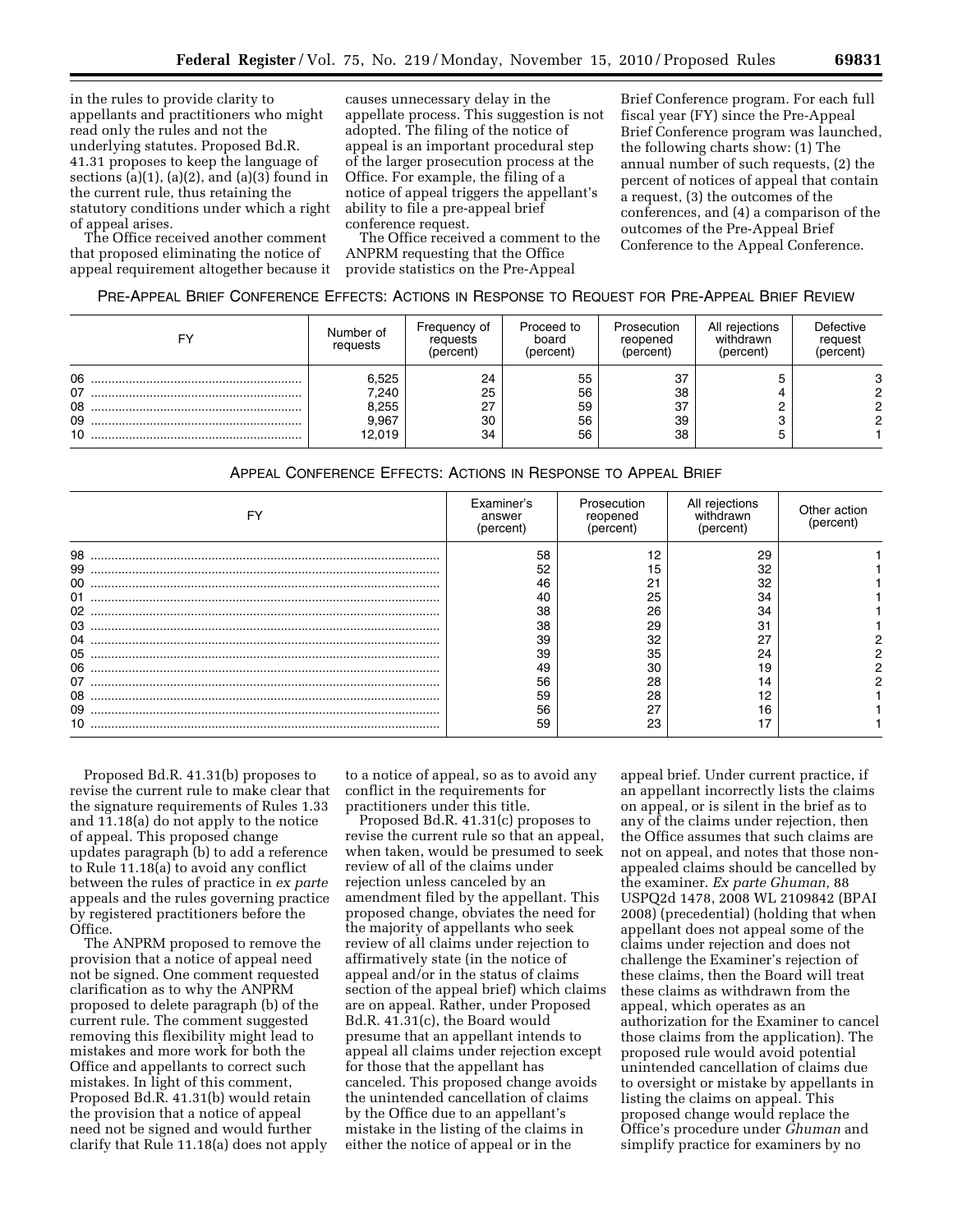longer requiring examiners to cancel non-appealed claims. Any appellant who wishes to appeal fewer than all rejected claims should file an amendment cancelling the nonappealed claims. If an appellant does not file an amendment cancelling claims that the appellant does not wish to appeal, but then also fails to provide any argument in the appeal brief directed to those claims, then the Board may simply affirm any rejections against such claims.

# Amendments and Affidavits or Other Evidence After Appeal

Proposed Bd.R. 41.33(c) proposes to delete cross-references to Bd.R. 41.50(a)(2)(i) and Bd.R. 41.50(c) from the current rule. As noted *infra,*  Proposed Bd.R. 41.50 proposes to delete paragraph (a)(2)(i) from the current rule and to amend paragraph (c) so that it is no longer applicable to Proposed Bd.R.  $41.33(c)$ .

Proposed Bd.R. 41.33(d)(2) proposes to delete the cross-reference to Bd.R. 41.50(a)(2)(i) from the current rule. As noted *infra,* Proposed Bd.R. 41.50 proposes to delete paragraph (a)(2)(i) from the current rule.

The ANPRM proposed to limit the types of amendments and evidence that could be filed on or after an appeal brief. The restrictions set forth in the ANPRM were identical to the restrictions in current Bd.R. 41.33.

The Office received one comment that the restrictions set forth in the ANPRM would limit the examiner's ability to enter amendments or evidence after an appeal is filed, thus potentially preventing an examiner from entering an amendment suggested by the examiner that would possibly render the claims allowable. The comment suggested adding a third condition for allowance to section (b) for an examiner-approved amendment and to add a new rule allowing appellants to submit examiner-requested evidence after an appeal is filed.

Proposed Bd.R. 41.33 does not substantively change the current rule. Both the current rule and the rule proposed in this NPRM restrict the types of amendments and evidence that can be filed after filing a brief. This approach is designed to promote efficiency of the Board in its review by ensuring that the Board has the benefit of the examiner's final evaluation of the weight and sufficiency of any evidence relied upon by appellants prior to the Board rendering a decision on appeal.

The Office received another comment that the restrictions set forth in the ANPRM would prevent appellants from submitting evidence to rebut an

examiner's position raised for the first time after a notice of appeal is filed, specifically in an examiner's answer. Proposed Bd.R. 41.40 has been added to respond to the comments desiring clarification of how appellants can file a petition to the Director under Rule 1.181 seeking review of the examiner's failure to designate a rejection as a new ground of rejection if they feel that the examiner's answer contains a new ground of rejection that necessitates the filing of new amendments or new evidence. Thus, appellants are afforded due process by granting a fair opportunity to respond to all aspects of a rejection prior to appeal. Since the filing of such a Rule 1.181 petition tolls the period for filing a reply brief, appellants would not need to incur the expense of preparing and filing a reply brief if their petition is granted, and examiners would not be required to respond to appellants' requests under Rule 1.136(b) for extensions of time in which to file a reply brief while the petition is being decided.

The Office received another comment that the rule proposed in the ANPRM seemed to conflict with § 556(d) of the Administrative Procedure Act (APA) which guarantees the right to submit rebuttal evidence in agency proceedings and with case law from the Federal Circuit. As noted *supra,* the Proposed Bd.R. 41.40 in this NPRM provides appellants with procedures to file a petition to the Director under Rule 1.181 seeking review of the examiner's failure to designate a rejection as a new ground of rejection and, consequently, if granted, have an opportunity to reopen prosecution and submit rebuttal evidence, consistent with the APA.

## Jurisdiction Over Appeal

Proposed Bd.R. 41.35(a) proposes to revise the current rule to provide that jurisdiction over the appeal passes to the Board upon the filing of a reply brief or the expiration of the time in which to file such a reply brief, whichever is earlier. This proposed change is deemed necessary because current Bd.R. 41.35(a) provides that the Board acquires jurisdiction upon transmittal of the file to the Board. Most patent application files are electronic files (Image File Wrapper files), not paper files. Accordingly, a paper file is no longer ''transmitted'' to the Board.

The Board intends to continue sending a docket notice as a courtesy to appellants to indicate that the Board has assigned an appeal number to the appeal. By having the Board's jurisdiction commence immediately upon the filing of a reply brief or the expiration of the time in which to file

such a reply brief, there would be no affirmative step required to be taken by the Board prior to assuming jurisdiction and no gap in time from the end of the briefing to the commencement of jurisdiction by the Board.

The ANPRM proposed that jurisdiction of the Board would begin when a docketing notice was mailed by the Board. The Office received one comment suggesting that an appeal should be instantly docketed at the Board upon receipt of a reply brief. The Office has adopted this proposed change substantially as suggested, while taking into account that some appellants may choose not to file a reply brief. The Office received another comment suggesting that jurisdiction should pass to the Board upon the filing of the notice of appeal, and thus, the Board would be the only entity reviewing briefs for compliance with the rule. The Office chose not to adopt this proposed change, because if the Board acquired jurisdiction upon filing of a notice of appeal, this change would foreclose the opportunity for the examiner, upon reviewing the appeal brief, to find some or all of the appealed claims patentable prior to the Board taking jurisdiction, thus obviating the need to proceed with the appeal. To address the concern raised by the public comment, the Office chose instead to implement a streamlined procedure for review of briefs in *ex parte* appeals in which the Chief Judge of the Board is the sole reviewer of briefs for compliance with the rules. A streamlined procedure for review of briefs in appeals involving both patent applications (75 FR 15,689 (March 30, 2010)) and *ex parte*  reexamination proceedings (75 FR 29,321 (May 25, 2010)) has already been implemented. As such, the Board is currently the only reviewing body for appeal brief compliance.

Proposed Bd.R. 41.35(b) proposes to remove from the current rule the provision that gives the Board the power to return an appeal to the examiner if the Board deems that a file is not complete or not in compliance with the requirements of Subpart B. Rather, if a file is not in condition for the Board to render a decision on the appeal, the file may be remanded to the examiner by a Director-ordered remand pursuant to Bd.R. 41.35(c). Proposed Bd.R. 41.35(b) also proposes to revise the current rule to make clear when the Board's jurisdiction ends so that no gaps in time exist between the end of the Board's jurisdiction and further action by the examiner.

The ANPRM similarly proposed revising Bd.R. 41.35(b) to set forth when the Board's jurisdiction ends. The Office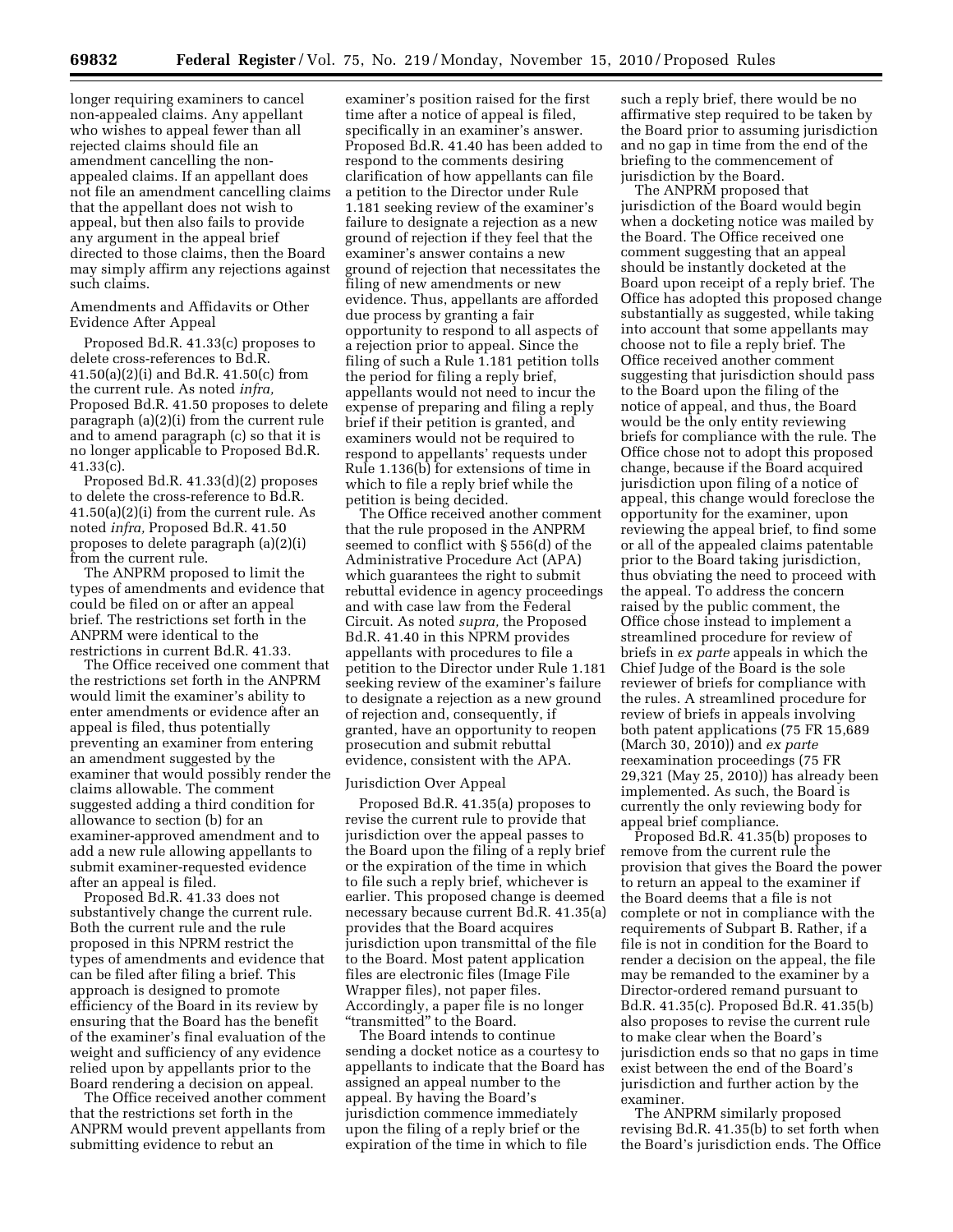received no comments in response to this proposed change.

Proposed Bd.R. 41.35(c) proposes to add to the current rule a paragraph heading and a cross-reference to a relevant section of the rule.

Proposed Bd.R. 41.35 proposes to add a new paragraph (d) to the current rule to provide that, except for petitions authorized by part 41 of this title, the Board would not return or remand an application for consideration of an information disclosure statement or a petition filed while the Board possesses jurisdiction, and that consideration of such filings would be held in abeyance until the Board's jurisdiction ends. The Board's jurisdiction begins upon the filing of the reply brief or upon the expiration of the time for filing a reply brief. Therefore, under both current and Proposed Bd.R. 41.33(d)(2), the filing of an information disclosure statement during the Board's jurisdiction constitutes the introduction of untimely evidence. Similarly, because Rule 1.181 provides that petitions must be filed within two months of the mailing date of the action or notice from which relief is requested, and because the Board's jurisdiction begins up to two months after the mailing date of the examiner's answer (assuming no petition under Rule 1.181 is filed), it follows that all petitions relating to the examination phase of the application or reexamination proceeding ought to be filed prior to the time the Board takes jurisdiction. It is in the interest of compact prosecution that the Office not delay a decision on appeal for consideration of untimely evidence and petitions. Proposed Bd.R. 41.35(d) excludes ''petitions authorized by this part.'' For example, petitions authorized by part 41 include petitions under Bd.R. 41.3.

Proposed Bd.R. 41.35(d) was not part of the ANPRM, and thus no comments were received pertaining to it.

Appeal Brief—Timing and Fee; and Failure To File a Brief

Proposed Bd.R. 41.37(a) and (b) propose to add paragraph headings to the current rule.

The ANPRM proposed minor wording changes to paragraphs (a) and (b), but proposed no substantive amendments. No comments were received regarding these paragraphs. In order to avoid changes to the current rule that are not necessary for clarification or improved practice and procedure, these paragraphs of the proposed rule add only descriptive headings and the remainder of the text is the same as the current rule.

Appeal Brief—Content of Appeal Brief—Preamble

Proposed Bd.R. 41.37(c)(1) proposes to add a paragraph heading to the current rule. Additionally, Proposed Bd.R. 41.37(c)(1) proposes to add the introductory phrase "Except as otherwise provided in this paragraph'' to the current rule to clarify that several of the content requirements listed in paragraph (c)(1) contain exceptions that may result in an appeal brief containing fewer than all items listed in paragraph  $(c)(1)$ . Proposed Bd.R. 41.37 $(c)(1)$  would also revise the current rule to correct the cross-references in light of further changes to this section, discussed *infra.* 

Appeal Brief—Content of Appeal Brief—Real Party in Interest

Proposed Bd.R. 41.37(c)(1)(i) proposes to revise the current rule to provide that the statement identifying the real party in interest should be accurate as of the date of filing of the appeal brief. Proposed Bd.R. 41.37(c)(1)(i) would revise the current rule to allow the Board to assume, if the statement of real party in interest is omitted from the appeal brief, that the named inventors are the real party in interest. These changes are proposed to decrease the burden on appellants by allowing appellants to omit this statement if the named inventors are the real party in interest. The purpose of this section is to enable Administrative Patent Judges to determine whether they have a conflict of interest with the real parties in the case and then to appropriately recuse themselves if such a conflict of interest is found. The information required in Proposed Bd.R. 41.37(c)(1)(i) is the minimum information needed by the Board to effectively make this determination.

The ANPRM proposed a default rule that if the brief omits this statement, the Office would assume that the named inventors are the real party in interest. The Office received no comments in response to these proposed changes.

The proposed rule includes substantially the same default provision as the ANPRM, but it states that the Office ''may'' make the assumption. Thus, the Office is not required to make the assumption if it is aware of information to the contrary.

# Appeal Brief—Content of Appeal Brief—Related Appeals and Interferences

Proposed Bd.R. 41.37(c)(1)(ii) would be revised to limit the required disclosure of related appeals, interferences and judicial proceedings (collectively ''related cases'') to only

those which: (1) Involve an application or patent owned by the appellant or assignee, (2) are known to appellant, and (3) may have a bearing on the Board's decision. The section would also be revised to permit appellants to omit the statement entirely if there are no such related cases, and to provide a default assumption for the Office in the event the statement is omitted.

The ANPRM proposed revising this requirement to make clear that appellants are under a continuing obligation to update the statement of related cases. The ANPRM also proposed a default rule that if the brief omits this statement; the Office would assume that there are no such related cases.

The Office received several comments to the proposed changes to this section in the ANPRM (41.37(g) of the ANPRM). Specifically, one comment stated that the language of the ANPRM was overly broad, and suggested that the rule should be narrowed to require disclosure of only applications of the assignee, and that the continuing obligation to update this information was unduly burdensome to appellants. Another comment stated that the information that was required in the ANPRM was available to the Office and that requiring appellants to disclose this level of detail would be unduly burdensome. Another comment was concerned with charges of inequitable conduct for failure to include related appeals and proposed that the rules require appellants to identify only related U.S. court actions and decisions, and that the Office should bear the burden of searching the IFW system to identify related cases. Another comment stated that the rules should not impose a continuing obligation to update this information throughout the course of the appeal as that places a large burden on appellants. Another comment posited that the language in the ANPRM was overbroad and vague. Another comment stated that the term ''significant'' used in the ANPRM was indefinite. Another comment expressed concern that the term "related case" was used differently in the ANPRM than it is used for Information Disclosure Statements and suggested clarifying the term or adopting new terminology.

In response to some of the concerns raised by these comments, the proposed rule has narrowed the information required to be included in the statement of related cases in the appeal brief, as compared to the current rule, to limit the statement to appeals in cases which are owned by the same appellant(s) or assignee. The proposed rule removes the language in the prior proposed Bd.R.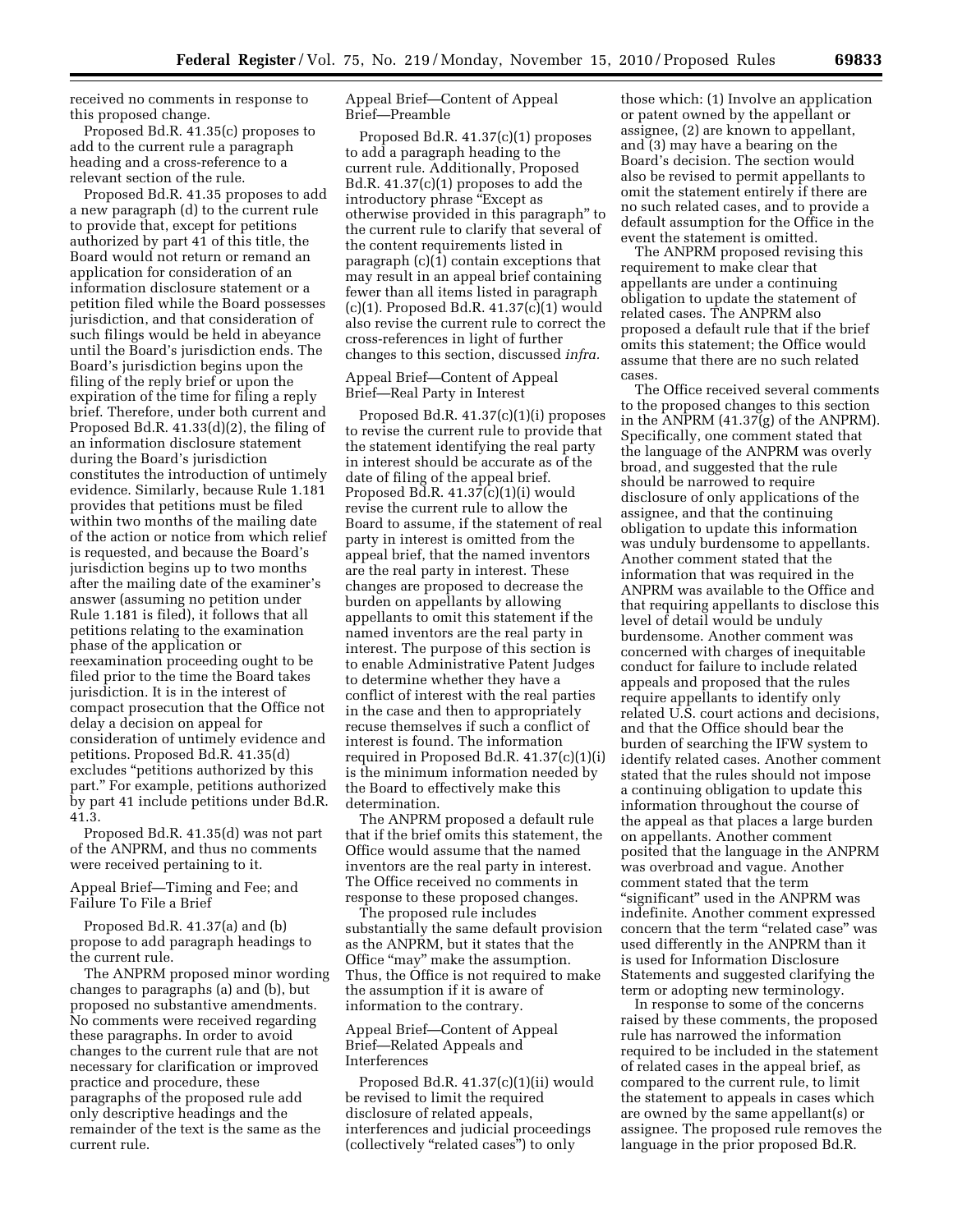41.37(c)(1)(ii) regarding a continuing obligation to update this information. The proposed rule in this NPRM retains a default provision, originally proposed in the ANPRM, so that a statement that there are ''no known related cases'' is not required and that fact ''may'' be inferred from the absence of a statement. The proposed rule also no longer requires filing of copies of decisions in related cases. The narrowed scope of this proposed section, as compared to the current rule, lessens the burden on appellants from the statement that is currently required and addresses concerns raised in the comments received to the ANPRM.

## Appeal Brief—Content of Appeal Brief—Status of Claims

Proposed Bd.R. 41.37(c)(1)(iii) omits the current requirement for the appeal brief to contain an indication of the status of claims.

# Appeal Brief—Content of Appeal Brief—Statement of Last Entered Amendment

Proposed Bd.R. 41.37(c)(1)(iv) proposes to eliminate the current requirement to provide a statement of the status of any amendment filed subsequent to final rejection, and would require that appellants simply provide a statement identifying, by date of filing, the last entered amendment of the claims. The proposed rule also provides a default that the Office may assume no amendments to the claims exist if the appeal brief omits this statement.

The ANPRM, like the current rule, required the appeal brief to include a statement of the status of all amendments filed after final rejection. The Office is proposing instead in this NPRM that the Office bear the burden of reviewing the IFW to identify the claims on appeal. The proposed rule requires appellants to provide the date of filing of the last entered amendment only so that the Board will know the set of claims to which the appellant's arguments apply.

# Appeal Brief—Content of Appeal Brief—Summary of Claimed Subject Matter

Proposed Bd.R. 41.37(c)(1)(v) proposes to revise the current rule to require that the summary of claimed subject matter include an annotated copy of each rejected independent claim wherein the annotations would appear after each limitation in dispute by appellant and include a reference to the specification in the Record showing support for the claim language sufficient to allow the Board to understand the claim. Proposed Bd.R.  $41.37(c)(1)(v)$ 

would also apply to each means plus function or step plus function recitation in dispute by appellant. Additionally, Proposed Bd.R. 41.37(c)(1)(v) would clarify that reference to the pre-grant patent application publication is not sufficient to satisfy the requirements for the summary of claimed subject matter.

The ANPRM proposed to revise the summary of claimed subject matter to require an annotated copy of each element of each independent claim. The ANPRM also proposed to revise this requirement to call for an annotated copy of every means plus function or step plus function recitation in any independent claim on appeal or in any dependent claim separately argued.

The Office received a comment that it was not clear in the ANPRM whether this rule would have imposed a requirement to cite every instance of support, or simply to provide citations sufficient to understand the scope and meaning of the claim limitations. Another comment similarly requested the Office to clarify that this provision is only an aid to understanding the claimed subject matter, and that the Office will construe claims based upon the entire disclosure. Another comment suggested that the rule should not require appellants to cite to every instance of support in the Specification, but only the "best" support in the Specification.

These comments were well taken. The proposed rule makes clear that the reference to the specification and figures required under this section need only be ''sufficient to understand the claim,'' thus clarifying that every reference to the claim limitation in the specification need not be cited.

The Office received numerous comments that the rule should not require appellants to map claim elements not in dispute. Some comments stated that it is against a practitioner's interest to say more than what is required for issues on appeal as it raises potential malpractice issues for practitioners. Other comments stated that requiring appellants to map all claim elements, including elements not in dispute, would be comparable to requiring the practitioner to evaluate claim support, which would potentially waive arguments or take positions that create estoppels or disclaimers, leading to potential malpractice claims.

In response to these comments, the proposed rule limits the requirement to annotate the claims to only those limitations which are actually in dispute, thus significantly limiting any potential estoppel or malpractice issues.

The Office received another comment suggesting that there should be no

requirement to map claim support for independent claims which are not argued separately as they will be affirmed or rejected as a group.

The Office declined to change this requirement of the current rule. Thus, the proposed rule still requires appellants to provide a summary of claimed subject matter for each rejected independent claim. The Office decided not to change this requirement because each independent claim in a group may be different in scope and no one claim may clearly be the ''broadest.'' The Board has the option to select a single claim from a group to decide the appeal as to the group of claims. The Board needs claim mapping for each independent claim so that it can select which claim is representative of the group. Otherwise, appellants might select one claim to map and the Board might decide to select a different claim as representative of the group, in which case the Board will not have the benefit of the claim summary for the selected representative claim.

The proposed rule further clarifies the requirement for reference to the specification by noting that it should be by annotation of the actual claim language with reference to the page and line number or paragraph number of the specification. The proposed rule further clarifies that citation to the pre-grant publication of the application is not acceptable.

The Office received one comment suggesting that the Board clarify the current rule by giving examples and guidance to practitioners rather than by adopting a new rule. The following are examples of acceptable claim summaries:

In each example, the only claim limitation in dispute in the appeal, and thus the only claim limitation annotated, is the "pivot axle" limitation of the claim.

# *Example 1:*

1. An apparatus, comprising: A first arm;

a second arm; and

a pivot axle (Spec. 6, ll. 1–10; Spec.

7, ll. 21–27; figs. 1, 2) disposed between said first arm and said second arm.

#### *Example 2:*

- 1. An apparatus, comprising:
	- A first arm;
- a second arm; and
- a pivot axle (paras. 0032, 0033, 0040; figs. 1, 2) disposed between said first arm and said second arm.

The Office received one comment requesting that the rule should allow various formats based on USPTO provided models, including a columnar chart, which would provide more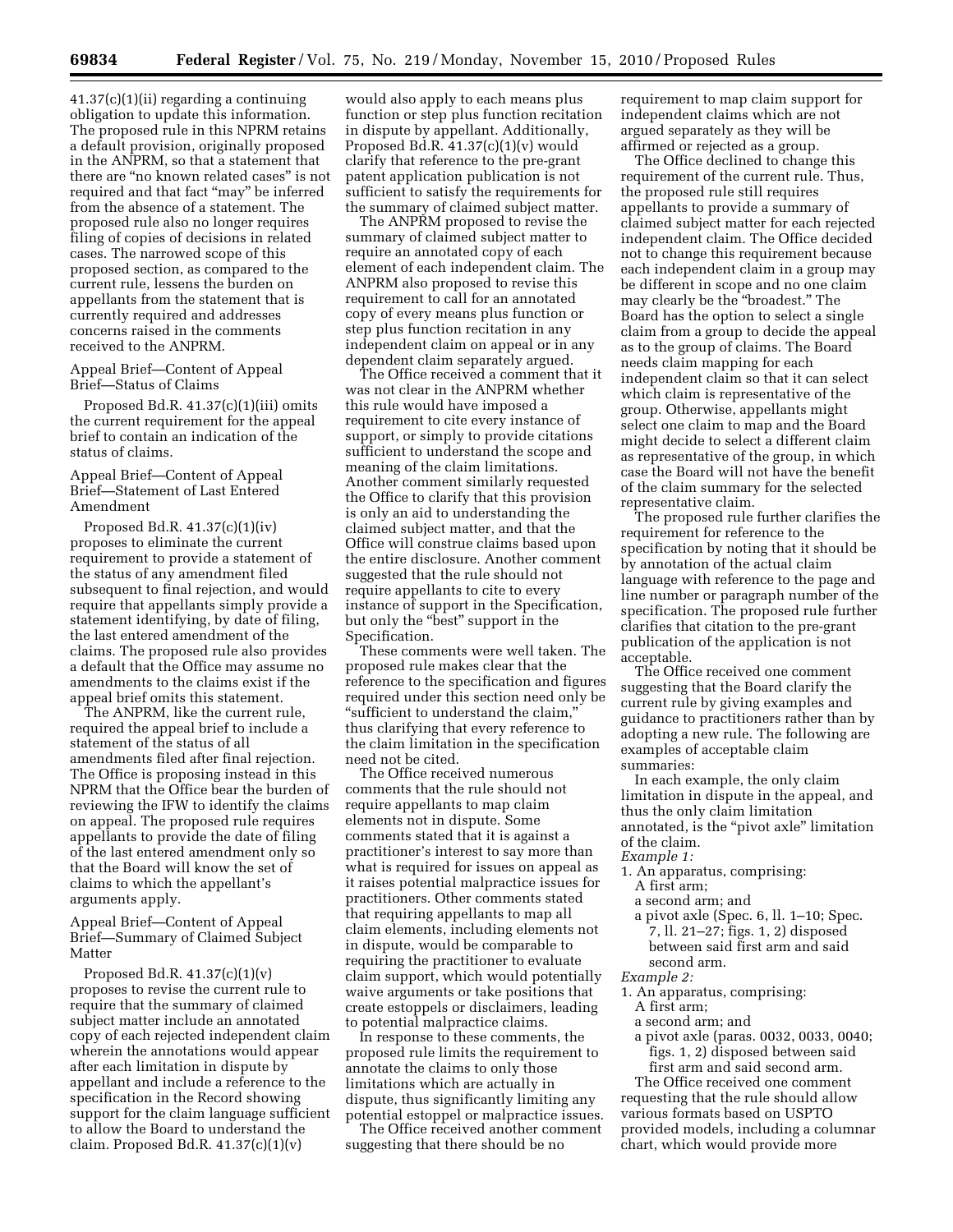flexibility to appellants. This suggestion was not adopted because the formats received under the current rule vary widely, with some summaries containing little to no useful information. It is important to impose a specific format for this rule to ensure that the Board obtains the information that will be most useful. This requirement for a strict format has been offset with a lessening of the burden on appellants by requiring annotation only for those elements in dispute. Also, the proposed rule is more flexible than the current rule in that it allows citation to paragraph number, rather than limiting citations to page and line number of the specification.

The Office received another comment that the current rule is sufficient to provide an "easy reference guide \* \* \* to the relevant sections of the specification'' and that a more detailed requirement (such as that proposed in the ANPRM) is unnecessary. In drafting the proposed rule, the current rule was used as the basis for the revisions, rather than the rule proposed in the ANPRM. Proposed Bd.R. 41.37(c)(1)(v) would provide a less detailed requirement than Bd.R.  $41.37(c)(1)(v)$  because the proposed rule requires annotation only for those elements in dispute.

The Office received another comment suggesting that if appellant does not identify structure for a § 112, ¶ 6 analysis, then ''for purposes of the appeal'' such limitations should not be limited to their corresponding structure under § 112, ¶ 6. In light of the Federal Circuit's decision in *In re Donaldson Co.,* 16 F.3d 1189, 1195 (Fed. Cir. 1994) (en banc), in which the court held that the Office ''may not disregard the structure disclosed in the specification corresponding to [means-plus-function] language when rendering a patentability determination,'' the Board cannot ignore the structure corresponding to a means plus function limitation to decide an appeal. As a compromise, the proposed rule does not require appellant to provide claim mapping for a § 112, ¶ 6 limitation if that limitation is not in dispute.

Appeal Brief—Content of Appeal Brief—Grounds of Rejection To Be Reviewed on Appeal

Bd.R. 41.37(c)(1)(vi) requires that the appeal brief include a statement of the grounds of rejection. The proposed rule eliminates the requirement for a statement of the grounds of rejection from the brief. Under Proposed Bd.R. 41.31(c), discussed *supra,* the Board would presume that all rejections made in the Office Action from which the appeal was taken are before it on appeal,

unless appellant cancels the claim(s) subject to a particular rejection. Moreover, under Proposed Bd.R. 41.37(c)(1)(vii), discussed *infra,* the headings of the argument section of the brief shall reasonably identify the ground of rejection being contested. Therefore, it is unnecessary for the appeal brief to contain a separate statement of the grounds of rejection on appeal—a source of internal inconsistency in appeal briefs filed under the current rules.

# Appeal Brief—Content of Appeal Brief—Argument

Proposed Bd.R. 41.37(c)(1)(vii) proposes to revise the current rule to clarify that the argument section should specifically explain why the examiner erred as to each ground of rejection contested by appellants. The proposed revision would also provide that, except as provided for in Proposed Bd.R. 41.41, 41.47, and 41.52, any arguments not included in the appeal brief will not be considered by the Board ''for purposes of the present appeal.'' Additionally, Proposed Bd.R. 41.37(c)(1)(vii) would require that each ground of rejection argued be set forth in a separate section with a heading that reasonably identifies the ground being argued therein. Further, the proposed rule would require that any claim(s) argued separately or as a subgroup be placed under a separate subheading that identifies the claim(s) by number.

The ANPRM proposed to amend the argument section of the brief to require an explanation as to why the examiner erred. The ANPRM also stated that any finding or conclusion of the examiner that is not challenged would be presumed to be correct and that appellant would waive all arguments that could have been, but were not, addressed in the argument section of the brief.

The Office received a large number of comments regarding the presumption of examiner correctness language in the ANPRM. Several comments stated that the proposed presumption of examiner correctness language improperly placed the burden of persuasion on appellants to show error in the examiner's rejection, is inconsistent with the statutory requirements of the Board, and is inconsistent with case law. Other comments noted concern that the duration and scope of the presumption of examiner correctness was not made clear in the proposed language of the ANPRM. Another comment noted that it is difficult to respond to all ''points'' stated by the examiner when the examiner's positions are not clearly delineated in the Office action. Other

comments expressed concern that such a presumption would force appellants to contest every point made by the examiner instead of allowing them to focus the issues for appeal. In response to these comments, the proposed rule in this NPRM omits the presumption of examiner correctness from the rule.

One comment suggested that the argument section of this rule should be changed to read, ''The 'argument' shall explain why the examiner erred as to each ground of rejection to be reviewed. Each ground of rejection shall be separately argued under a separate heading.'' The proposed rule substantially adopts this suggested language.

The Office received further comments regarding the waiver language of this portion of the ANPRM. Specifically, the Office received some comments that the waiver provision would limit the Board's ability to independently review the examiner's rejections and base the decision on the entire record on appeal. Other comments stated that the waiver provision would lead to piecemeal review of the examiner's rejection. One comment suggested that, if the Board adopted this waiver language, the Board should also limit the review of the examiner's answer to the facts and reasons set forth therein. One comment distinguished between Federal Circuit waiver cases and BPAI waiver cases, because at the Federal Circuit both sides are precluded from raising new issues on appeal, whereas at the Board the examiner may raise new issues.

The proposed rule in this NPRM omits the waiver language from the rule. Nonetheless, the case law supports the Office's position on waiver, so despite the waiver language not being included in the rule, the Board will still treat as waived, for purposes of the present appeal, any arguments not raised by appellant. *See Hyatt* v. *Dudas,* 551 F.3d 1307, 1313–14 (Fed. Cir. 2008) (the Board may treat arguments appellant failed to make for a given ground of rejection as waived); *In re Watts,* 354 F.3d 1362, 1368 (Fed. Cir. 2004) (declining to consider the appellant's new argument regarding the scope of a prior art patent when that argument was not raised before the Board); and *In re Schreiber,* 128 F.3d 1473, 1479 (Fed. Cir. 1997) (declining to consider whether prior art cited in an obviousness rejection was nonanalogous art when that argument was not raised before the Board).

The Office received another comment noting concern that the scope of the "waiver" is unclear, and noting that appellants should not be precluded from making arguments during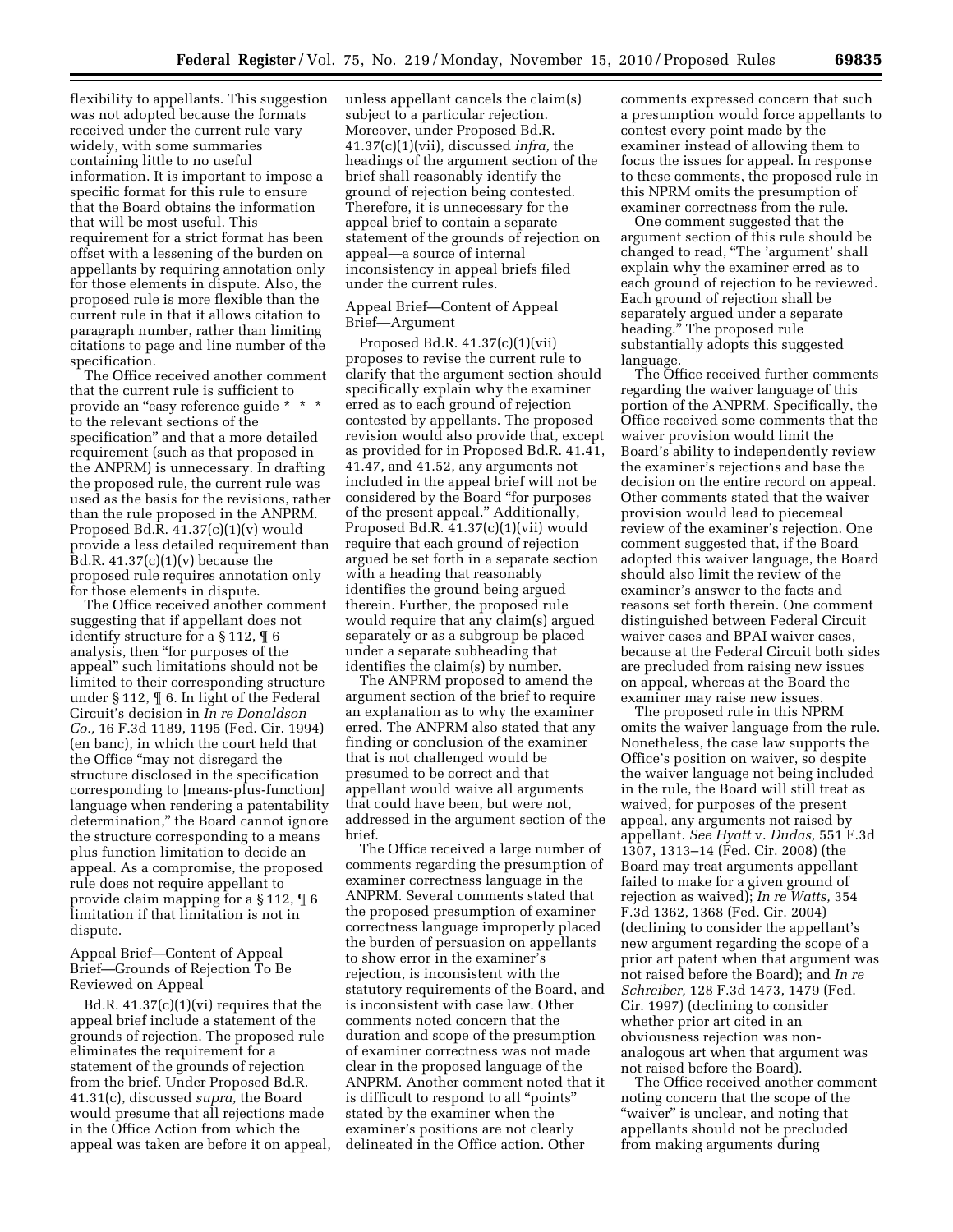continued prosecution based on a waiver set forth in a prior appeal. Several comments suggested that the waiver should be limited in applicability for ''purposes of appeal only.'' The proposed rule permits the Board to refuse to consider arguments not raised in the appeal brief, except as provided in Proposed Bd.R. 41.41, 41.47, and 41.52. This proposed language is substantially the same as the current Bd.R.  $41.37(c)(1)(vii)$ , which states that ''[a]ny arguments or authorities not included in the brief or a reply brief filed pursuant to § 41.41 will be refused consideration by the Board, unless good cause is shown.'' Proposed Bd.R. 41.41, 41.47, and 41.52 have provisions allowing certain new arguments for good cause in reply briefs, at oral hearing, or in requests for rehearing which ensure that appellants have a full and fair opportunity to be heard before the Board. The proposed rule clarifies that the Board's right to refuse consideration of arguments not raised is "for purposes of the present appeal'' so as to clarify that such right of refusal does not extend to subsequent Board appeals in the same or related applications. *See Abbott Labs.* v. *TorPharm, Inc.,* 300 F.3d 1367, 1379 (Fed. Cir. 2002) (''[P]recedent has long supported the right of an applicant to file a continuation application despite an unappealed adverse Board decision, and to have that application examined on the merits. Where the Patent Office has reconsidered its position on patentability in light of new arguments or evidence submitted by the applicant, the Office is not forbidden by principles of preclusion to allow previously rejected claims.'' (internal citation omitted)).

Proposed Bd.R. 41.37(c)(1)(vii) also proposes to revise the current rule to clarify the proper use of headings and to require the use of subheadings in order to clearly set out the ground of rejection and the specific claims to which each argument presented applies. These headings and subheadings will make certain that arguments are not overlooked by the examiner or the Board. The Office received one comment suggesting that allowing ''substantial'' compliance with the heading requirement of the appeal brief would prevent unnecessary delays in the appellate process. The comment stated that the requirement for headings has sometimes been interpreted by the Office to require a verbatim correlation to the ground of rejection as articulated by the examiner. The comment suggested that to prevent this requirement from being interpreted as a

verbatim requirement, the rule should contain the following language ''An appeal brief that substantially complies with the content requirements will not be deemed non-compliant for minor errors in form.'' While the Office declined to add this proposed language to the rule, now that the Office has a sole reviewer of appeal briefs for compliance with this rule, the content requirements of this paragraph will not be interpreted as verbatim requirements and briefs will not be held noncompliant for minor formatting issues. In particular, as to the heading requirement, Proposed Bd.R. 41.37(c)(1)(vii) requires, ''Each ground of rejection contested by appellant must be argued under a separate heading, each heading shall reasonably identify the ground of rejection being contested (*e.g.,*  by claim number, statutory basis, and applied reference, if any).'' This proposed language means that the heading should contain enough detail so that the Office knows which ground of rejection is being argued. As to the subheading requirement, Proposed Bd.R.  $41.37(c)(1)(vii)$  requires, "Under each heading identifying the ground of rejection being contested, any claim(s) argued separately or as a subgroup shall be argued under a separate subheading that identifies the claim(s) by number.'' The Office offers the following examples of appropriate headings and subheadings which can be used for claims argued as a group, subgroup, or separately.

*Example 1:* Claims 1–20 are pending. Claims 1–10 are rejected under 35 U.S.C. 102(b) as being anticipated by Smith, and claims 11–20 are rejected under 35 U.S.C. 103(a) as being unpatentable over Smith and Jones. Appellant wishes to argue claims 1–10 as a group, and wishes to argue claims 11–19 as a subgroup and claim 20 separately.

[Heading 1:] ''Rejection of claims 1–10 under 35 U.S.C. 102(b) as anticipated by Smith''

[Add Argument for claims 1–10 here].

(**Note:** Because claims 1–10 are being argued as a single group for this ground of rejection, there is no need for any subheadings.)

[Heading 2:] ''Rejection of claims 11–20 under 35 U.S.C. 103(a) over Smith and Jones''

[Subheading 1:] ''*Claims 11–19*'' [Add Argument for claims 11–19 here].

[Subheading 2:] ''*Claim 20*'' [Add Argument for claim 20 here].

*Example 2:* Same facts as in Example 1 above.

[Heading 1:] ''Anticipation Rejection''

[Add Argument for claims 1–10 here]

(**Note:** Because there is only one anticipation rejection in the appeal, this heading is sufficient for the Board to know which ground of rejection is being argued. Also, because claims 1–10 are being argued as a single group for this ground of rejection, there is no need for any subheadings.)

[Heading 2:] ''Obviousness Rejection''

(**Note:** Because there is only one obviousness rejection in the appeal, this heading is sufficient for the Board to know which ground of rejection is being argued.)

[Subheading 1:] ''*Claims 11–19*'' [Add Argument for claims 11–19 here].

[Subheading 2:] ''*Claim 20*'' [Add Argument for claim 20 here].

Appeal Brief—Content of Appeal Brief—Claims Appendix

The proposed rule deletes Bd.R.  $41.37(c)(1)(viii)$ .

Bd.R. 41.37(c)(1)(viii) and the ANPRM required appellants to include a claims appendix with the brief. The proposed rule deletes the claims appendix from the briefing requirements. Because the last entered amendment is the most accurate reflection of the claims on appeal, the Office would look to the claims as presented in the last entered amendment as the claims on appeal.

Appeal Brief—Content of Appeal Brief—Evidence Appendix

The proposed rule deletes Bd.R.  $41.37(c)(1)(ix)$ .

Bd.R.  $41.37(c)(1)(ix)$  and the ANPRM required appellants to include an evidence appendix with the brief. The Office received comments expressing concern that requiring inclusion of an evidence appendix including copies of documents already available to the Board in the Record is burdensome on appellants and does not improve efficiency at the Board. The proposed rule deletes the evidence appendix from the briefing requirements to address these concerns. The Office decided to assume the burden of locating copies of the evidence relied upon in the Record rather than requiring appellants to provide copies with their appeal brief. While it is no longer a requirement to include an evidence appendix, the Office strongly encourages and appreciates receiving copies of the evidence relied upon. This ensures that the Board is considering the proper evidence and avoids any confusion as to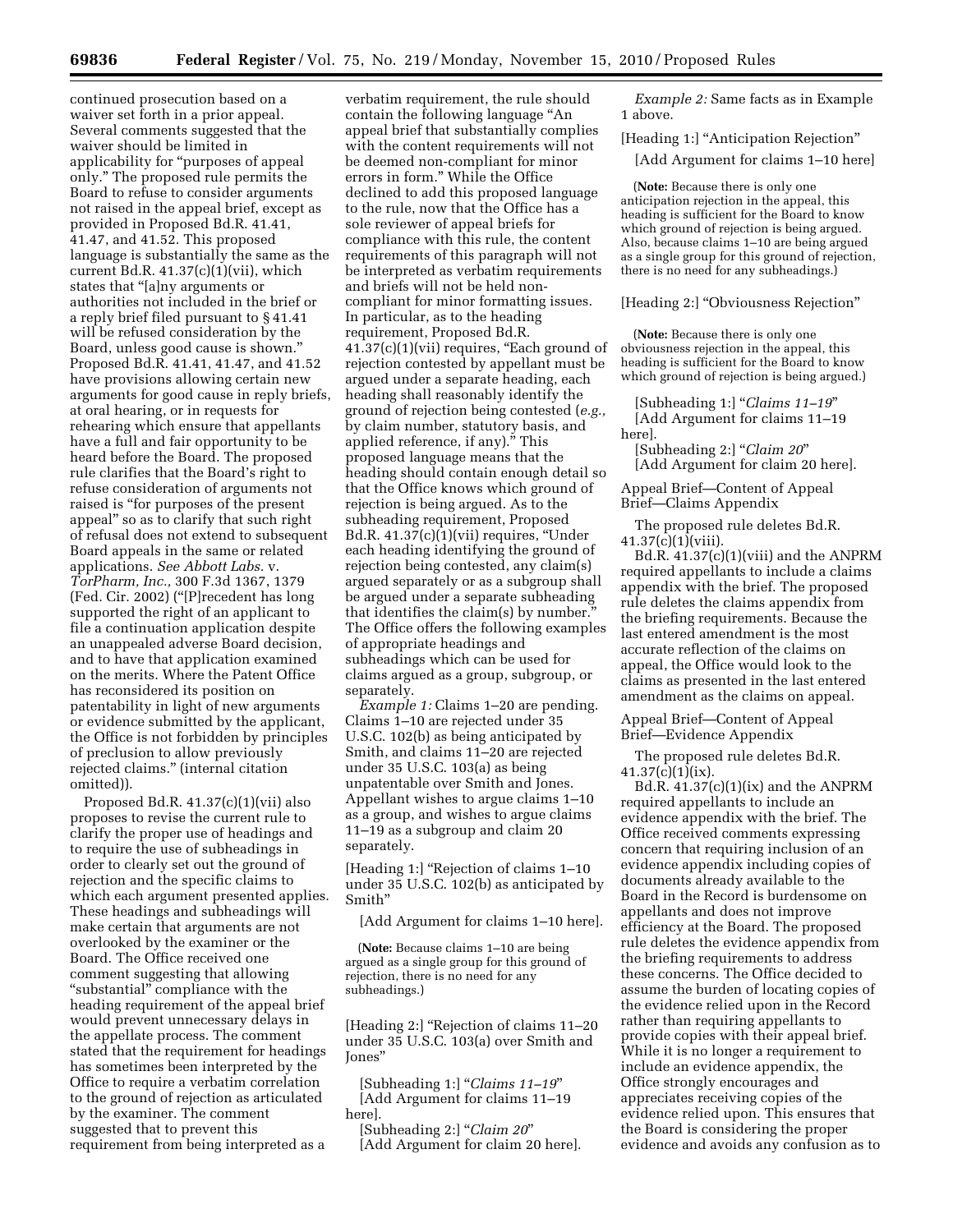the particular evidence referenced in the briefing requirements and provides for appeal brief. In the alternative, the Board recommends that appellants clearly identify in the appeal brief the evidence relied upon using a clear description of the evidence along with the date of entry of such evidence into the Image File Wrapper.

# Appeal Brief—Content of Appeal Brief—Related Proceedings Appendix

The proposed rule deletes Bd.R.  $41.37(c)(1)(x)$ .

Bd.R.  $41.37(c)(1)(x)$  and the ANPRM required appellants to include a related proceedings appendix with the brief. The Office received one comment expressing concern about the cost burden that this requirement imposes on appellants. To address this concern, the proposed rule deletes the related proceedings appendix from the briefing requirements.

Appeal Brief—New or Non-Admitted Amendments or Evidence

Proposed Bd.R. 41.37(c)(2) adds a sentence to the current rule to make clear in the rule the current Office procedure for review of an examiner's refusal to admit an amendment or piece of evidence by petition to the Director under Rule 1.181.

# Appeal Brief—Notice of Non-Compliance

Proposed Bd.R. 41.37(d) proposes to revise the current rule to add a paragraph heading and to provide that under the Office's new streamlined procedure for review of *ex parte* appeal briefs for compliance with the rule, review of a determination of noncompliant appeal brief should be requested via a petition to the Chief Judge.

While the ANPRM did not propose to substantively amend this section of the current rule, the Office received many comments at the roundtable and in the written comments expressing concern that too many briefs were being returned as non-compliant.

To address this concern, the Board, independently from these proposed rules, implemented a streamlined procedure for review of briefs for compliance with Bd.R. 41.37(c) under which the Board has the sole authority to hold briefs as non-compliant (75 FR 15,689 (March 30, 2010)). This process ensures consistent application of the appeal brief rules and leads to fewer determinations of non-compliance. As this change has already been implemented, appellants should notice a decrease in determinations of noncompliance immediately. Also, because the proposed rule includes fewer overall

default assumptions if certain portions of the brief are omitted, the proposed rule will result in even fewer determinations that briefs are noncompliant than under the current rule.

## Appeal Brief—Extensions of Time

Proposed Bd.R. 41.37(e) proposes to add a paragraph heading to the current rule.

## Examiner's Answer

Proposed Bd.R. 41.39(a) proposes to add a paragraph heading and preamble to the current rule.

Proposed Bd.R. 41.39(a)(1) proposes to revise the current rule to provide that the examiner's answer, by default, incorporates all the grounds of rejection set forth in the Office action which is the basis for the appeal, including any modifications made via advisory action or pre-appeal brief conference decision, except for any grounds of rejection indicated by the examiner as withdrawn in the answer. Proposed Bd.R. 41.39(a)(1) proposes to delete the requirement that the answer include an explanation of the invention claimed and of the grounds of rejection, since the Board would rely on appellant's specification and summary of claimed subject matter for an explanation of the invention claimed and would rely on the statement of the rejection(s) in the Office action from which the appeal is taken.

Proposed Bd.R. 41.39(a)(2) proposes to revise the current rule to provide that if a rejection set forth in the answer relies on any new evidence not relied on in the Office action from which the appeal is taken, then the rejection must be designated as a new ground of rejection, and any answer that contains such a new ground of rejection must be approved by the Director.

The Office received a comment requesting that the rule make clear that any new ground of rejection raised in the examiner's answer must be approved by a Technology Center Director. This requirement is currently in the MPEP. *See* MPEP § 1207.03. The Office chose to include a requirement in the proposed rule that the Director must approve a new ground of rejection in the examiner's answer to make clear that the Office plans to continue this requirement for supervisory review of new grounds of rejection. The Director may choose to delegate this authority as appropriate.

The Office received several comments requesting parity between the requirements and restrictions on the appeal brief (*e.g.,* no new evidence) and those placed on the answer.

Additionally, some comments stated that if examiners are permitted to use new evidence in the answer, then appellants should be able to add new evidence in the briefs. The Office also received comments stating that it is often unclear when a new reference actually constitutes a new ground of rejection and requesting that examiners should be required to disclose where a rejection was first entered into the record so as to prevent examiners from adding rejections without so designating them. These comments also raised concerns that when a potential new ground of rejection is not so designated, it forces appellants to file a request for continued examination which negatively impacts patent term. Another comment suggested that examiners should be barred from citing new evidence in an answer unless they designate it as a new ground of rejection. In view of these comments, the Office proposes to amend the rule to clarify that, for purposes of the examiner's answer, any rejection which relies upon new evidence shall be designated as a new ground of rejection. The proposed rule would continue to provide appellants the option to reopen prosecution or maintain the appeal by filing a reply brief to respond to the new ground of rejection.

To further address the desire for parity, the content requirements for appeal briefs have been significantly decreased so as not to create a disparity in the requirements between the brief and the answer. Content requirements for the examiner's answer were not included in the rule, because the Office needs to retain flexibility to add content requirements as needed by revision of the MPEP. However, the Office plans to continue to require that the examiner's answer contain a grounds of rejection section that would set forth any rejections that have been withdrawn and any new grounds of rejection, and the answer would further be required to contain a response to arguments section to include any response the examiner has to arguments raised in the appeal brief. *See* MPEP § 1207.02. The answer would no longer be required to restate the grounds of rejection. The Board would instead rely on the statement of the grounds of rejection in the Office action from which the appeal was taken (as modified by any subsequent Advisory Action or Pre-Appeal Brief Conference Decision).

The Office received several comments opposing an examiner's right to enter a new ground of rejection in an examiner's answer. While the Office agrees that the entry of new grounds of rejection in an examiner's answer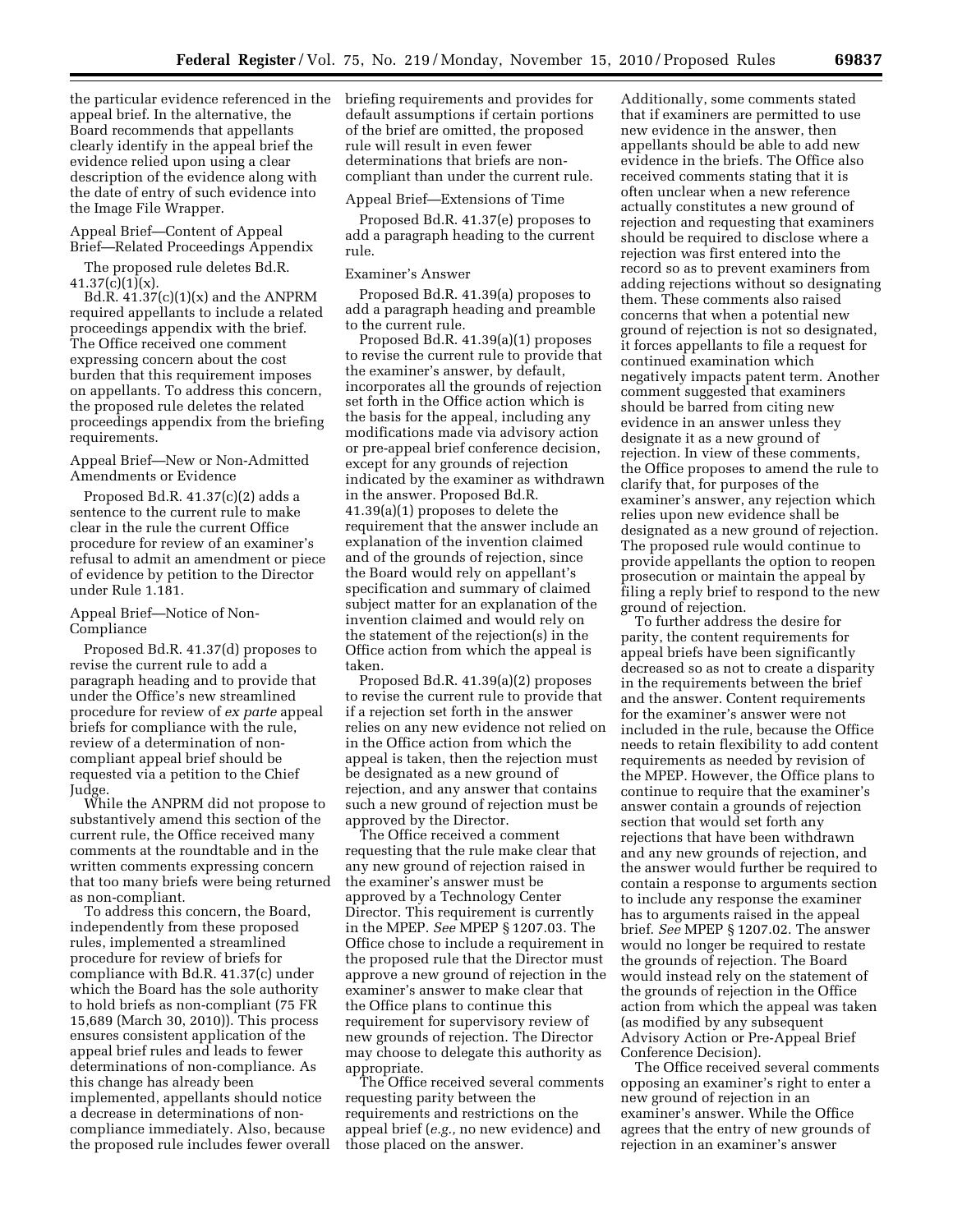should be a rare occurrence, the Office determined that the option to enter a new ground of rejection in an examiner's answer should be retained in the proposed rule for those situations in which new evidence comes to light later in the prosecution. The proposed rule codifies the Office's standing procedure that requires supervisory approval of each new ground of rejection.

The Office received some comments suggesting to allow appellants the option of reopening prosecution regardless of whether or not an examiner designates a rejection as containing a new ground. The Office received a further comment requesting the Office provide further guidance as to what constitutes a new ground of rejection.

An appellant always has the option to reopen prosecution after filing a notice of appeal, by filing a request for continued examination (RCE) during the pendency of the application, but under the proposed rule the Office would allow appellant to reopen prosecution without having to file an RCE only if the examiner's answer is designated as containing a new ground of rejection. Proposed new Bd.R. 41.40, discussed *infra,* delineates the process by which appellant can seek review of the primary examiner's failure to designate a rejection as a new ground of rejection should appellant feel that the examiner's answer contains a new ground of rejection that has not been designated as such.

The following discussion provides guidance to appellants and examiners as to the Office's view of what constitutes a new ground of rejection. This discussion is limited for ''purposes of the examiner's answer,'' as per Proposed Bd.R. 41.39(a)(2). This discussion does not apply to final rejections under Rule 1.113. The reason for this distinction is that Rule 1.116 affords applicants the opportunity to submit rebuttal evidence after a final rejection but before or on the same date of filing a notice of appeal. An appellant's ability to introduce new evidence after the filing of an appeal is more limited under Bd.R. 41.33(d) and proposed Bd.R. 41.33(d) than it is prior to the appeal. Thus, applicants are able to present rebuttal evidence in response to a final rejection, while they are not permitted to do so in response to an examiner's answer on appeal, unless an answer is designated as containing a new ground of rejection.

If new evidence (such as a new prior art reference) is applied or cited for the first time in an examiner's answer, then Proposed Bd.R. 41.39(a)(2) requires that the rejection be designated as a new ground of rejection. If the citation of a

new prior art reference is necessary to support a rejection, it must be included in the statement of rejection, which would be considered to introduce a new ground of rejection. Even if the prior art reference is cited to support the rejection in a minor capacity, it should be positively included in the statement of rejection and be designated as a new ground of rejection. *In re Hoch,* 428 F.2d 1341, 1342 n.3 (CCPA 1970).

Relying on new evidence, however, is not the only way to trigger a new ground of rejection in an examiner's answer. A ''position or rationale new to the proceedings''—even if based on evidence previously of record—may give rise to a new ground of rejection. *In re De Blauwe,* 736 F.2d 699, 706 n.9 (Fed. Cir. 1984) (stating that where the Office advances ''a position or rationale new to the proceedings, an applicant must be afforded an opportunity to respond to that position or rationale by submission of contradicting evidence'' (citing *In re Eynde,* 480 F.2d 1364 (CCPA 1973))).

To avoid triggering a new ground of rejection in an examiner's answer, the examiner is not required to use identical language in both the examiner's answer and the Office action from which the appeal is taken. It is not a new ground of rejection, for example, if the examiner's answer responds to appellant's arguments using different language, or restates the reasoning of the rejection in a different way, so long as the evidence relied upon is the same and the ''basic thrust of the rejection'' is the same. *In re Kronig,* 539 F.2d 1300, 1303 (CCPA 1976); *see also In re Noznick,* 391 F.2d 946, 949 (CCPA 1968) (no new ground of rejection made when "explaining to appellants why" their arguments were ineffective to overcome the rejection made by the examiner''); *In re Krammes,* 314 F.2d 813, 817 (CCPA 1963) (''It is well established that mere difference in form of expression of the reasons for finding claims unpatentable or unobvious over the references does not amount to reliance on a different ground of rejection.'' (citation omitted)); *In re Cowles,* 156 F.2d 551, 1241 (CCPA 1946) (holding that the use of ''different language'' does not necessarily trigger a new ground of rejection).

The following examples are intended to provide guidance as to what constitutes a new ground of rejection in an examiner's answer. What constitutes a ''new ground of rejection'' is a highly fact-specific question. *See, e.g., Kronig,*  539 F.2d at 1303 (finding new ground entered based upon "facts of this case" and rejecting other cases as controlling given ''distinctive facts at bar''); *In re* 

*Ahlert,* 424 F.2d 1088, 1092 (CCPA 1970) (''[l]ooking at the facts of this case, we are constrained to hold'' that a new ground was entered). If a situation arises that does not fall neatly within any of the following examples, it is recommended that the examiner identify the example below that is most analogous to the situation at hand, keeping in mind that ''the ultimate criterion of whether a rejection is considered 'new' \* \* \* is whether appellants have had fair opportunity to react to the thrust of the rejection.'' *Kronig,* 539 F.2d at 1302.

Factual Situations That Constitute a New Ground of Rejection

1. *Changing the statutory basis of rejection from § 102 to § 103.* If the examiner's answer changes the statutory basis of the rejection from § 102 to § 103, then the rejection should be designated as a new ground of rejection. For example, in *In re Hughes,* 345 F.2d 184 (CCPA 1965), the Board affirmed an examiner's rejection under § 102 over a single reference. On appeal, the Solicitor argued that the Board's decision should be sustained under § 103 over that same reference. The court declined to sustain the rejection under § 103, holding that a change in the statutory basis of rejection would constitute a new ground of rejection, and observed that ''the issues arising under the two sections [§§ 102 and 103] may be vastly different, and may call for the production and introduction of quite different types of evidence.'' *Hughes,*  345 F.2d at 186–87. *See also In re Moore,* 444 F.2d 572 (CCPA 1971) (holding the Board's decision contained a new ground of rejection, wherein the examiner rejected the claims under § 102 based on applicant's failure to show prior discovery of utility, and wherein the Board affirmed the rejection based on obviousness of that utility under § 103).

2. *Changing the statutory basis of rejection from § 103 to § 102, based on a different teaching.* If the examiner's answer changes the statutory basis of the rejection from § 103 to § 102, and relies on a different portion of a reference which goes beyond the scope of the portion that was previously relied upon, then the rejection should be designated as a new ground of rejection. For example, in *In re Echerd,* 471 F.2d 632, 635 (CCPA 1973), the examiner rejected the claims under § 103 over a combination of two references. The Board then changed the ground of rejection to § 102 over one of those references, relying on a different portion of that reference for some claim limitations, and asserted that the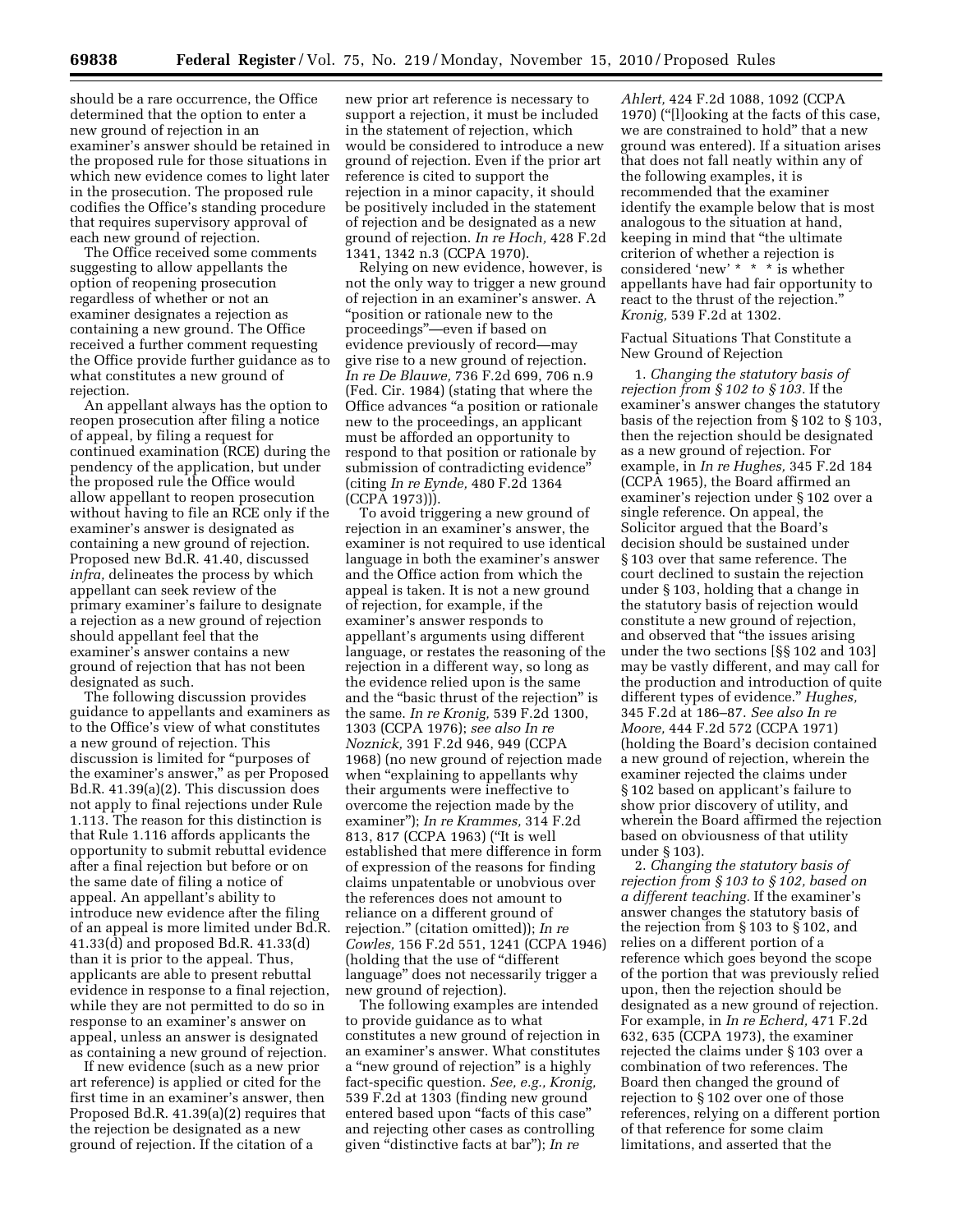remaining claim limitations were inherently present in that reference. The court held that the Board's affirmance constituted a new ground of rejection. *Echerd,* 471 F.2d at 635 (''[A]ppellants should have been accorded an opportunity to present rebuttal evidence as to the new assumptions of inherent characteristics.'' (citation omitted)).

3. *Citing new calculations in support of overlapping ranges.* If a claim reciting a range is rejected as anticipated or obvious based on prior art that falls within or overlaps with the claimed range (*see* MPEP §§ 2131.03 and 2144.05), and the rejection is based upon range values calculated for the first time in the examiner's answer, then the rejection should be designated as a new ground of rejection. For example, in *In re Kumar,* 418 F.3d 1361 (Fed. Cir. 2005), the examiner rejected the claims under § 103 based on overlapping ranges of particle sizes and size distributions. The Board affirmed the rejection, but included in its decision an Appendix containing calculations to support the prima facie case of obviousness. The court held the Board's reliance upon those values to constitute a new ground of rejection, stating that ''the Board found facts not found by the examiner regarding the differences between the prior art and the claimed invention, which in fairness required an opportunity for response.'' *Kumar,* 418 F.3d at 1368 (citation omitted).

4. *Citing new structure in support of structural obviousness.* If, in support of an obviousness rejection based on close structural similarity (*see* MPEP § 2144.09), the examiner's answer relies on a different structure than the one on which the examiner previously relied, then the rejection should be designated as a new ground of rejection. For example, in *In re Wiechert,* 370 F.2d 927 (CCPA 1967), the examiner rejected claims to a chemical composition under § 103 based on the composition's structural similarity to a prior art compound disclosed in a reference. The Board affirmed the rejection under § 103 over that same reference, but did so based on a different compound than the one the examiner cited. The court held that the Board's decision constituted a new ground of rejection, stating, ''Under such circumstances, we conclude that when a rejection is factually based on an entirely different portion of an existing reference the appellant should be afforded an opportunity to make a showing of unobviousness vis-a-vis such portion of the reference.'' *Wiechert,*  370 F.2d at 933.

5. *Pointing to a different portion of the claim to maintain a* ''*new matter*'' *rejection.* If, in support of a claim

rejection under 35 U.S.C. 112, first paragraph, based on new matter (*see*  MPEP § 2163.06), a different feature or aspect of the rejected claim is believed to constitute new matter, then the rejection should be designated as a new ground of rejection. For example, in *In re Waymouth,* 486 F.2d 1058, 1059 (CCPA 1973), the claims included the limitation "said sodium iodide \* \* \* present in amount of at least 0.17 mg./ cc. of said arc tube volume.'' The examiner's rejection stated that the claimed ''sodium iodide'' constituted new matter because the specification was alleged only to disclose ''sodium.'' The Board affirmed the rejection, but did so on a "wholly different basis," namely, that the specification failed to disclose the claimed "0.17 mg./cc." volume limitation. *Waymouth,* 486 F.2d at 1060. The court held that the Board's rationale constituted a new ground of rejection, "necessitating different responses by appellants.'' *Id.* at 1061.

### Factual Situations That Do Not Constitute a New Ground of Rejection

1. *Citing a different portion of a reference which goes no farther than, and merely elaborates upon, what is taught in the previously cited portion of that reference.* If the examiner's answer cites a different portion of an applied reference which goes no farther than, and merely elaborates upon, what is taught in the previously cited portion of that reference, then the rejection does not constitute a new ground of rejection. For example, in *In re DBC,* 545 F.3d 1373 (Fed. Cir. 2008), the examiner rejected the claims under § 103 over a combination of references, including the English translation of the abstract for a Japanese patent. The examiner cited the English abstract for two claim limitations: (1) Mangosteen rind, and (2) fruit or vegetable juice. The Board affirmed the rejection under § 103 over the same references, but instead of citing the abstract, the Board cited an Example on page 16 of the English translation of the Japanese reference, which was not before the examiner. *DBC,* 545 F.3d at 1381. Importantly, the Board cited the Example for the same two claim limitations taught in the abstract, and the Example merely elaborated upon the medicinal qualities of the mangosteen rind (which medicinal qualities were not claimed) and taught orange juice as the preferred fruit juice (while the claim merely recited fruit or vegetable juice). Hence, the Example merely provided a more specific disclosure of the same two generic limitations that were fully taught by the abstract. The court held that this did not constitute a new

ground of rejection because ''the example in the translation goes no farther than, and merely elaborates upon, what is taught by the abstract.'' *DBC,* 545 F.3d at 1382 n.5.

2. *Changing the statutory basis of rejection from § 103 to § 102, but relying on the same teachings.* If the examiner's answer changes the statutory basis of the rejection from § 103 to § 102, and relies on the same teachings of the remaining reference to support the § 102 rejection, then the rejection does not constitute a new ground of rejection. For example, in *In re May,* 574 F.2d 1082 (CCPA 1978), a claim directed to a genus of chemical compounds was rejected under § 103 over a combination of references. The primary reference disclosed a species that fell within the claimed genus. Both the examiner and the Board cited the species to reject the claim under § 103. The court affirmed the rejection, but did so under § 102, stating that "lack of novelty is the epitome of obviousness.'' *May,* 574 F.2d at 1089 (citing *In re Pearson,* 494 F.2d 1399, 1402 (CCPA 1974)). Because the court relied on the same prior art species as both the examiner and Board, the court held that this did not constitute a new ground of rejection. *May,* 574 F.2d at 1089.

3. *Relying on fewer than all references in support of a § 103 rejection, but relying on the same teachings.* If the examiner's answer removes one or more references from the statement of rejection under § 103, and relies on the same teachings of the remaining references to support the § 103 rejection, then the rejection does not constitute a new ground of rejection. For example, in *In re Kronig,* 539 F.2d 1300, 1302 (CCPA 1976), the examiner rejected the claims under § 103 over four references. The Board affirmed the rejection under § 103, but limited its discussion to three of the references applied by the examiner. *Id.* The Board relied upon the references for the same teachings as did the examiner. The court held that this did not constitute a new ground of rejection. *Kronig,* 539 F.2d at 1303 (''Having compared the rationale of the rejection advanced by the examiner and the board on this record, we are convinced that the basic thrust of the rejection at the examiner and board level was the same.''). *See also In re Bush,* 296 F.2d 491, 495–96 (CCPA 1961) (Examiner rejected claims 28 and 29 under § 103 based upon ''Whitney in view of Harth;'' Board did not enter new ground of rejection by relying only on Whitney).

4. *Changing the order of references in the statement of rejection, but relying on the same teachings of those references.*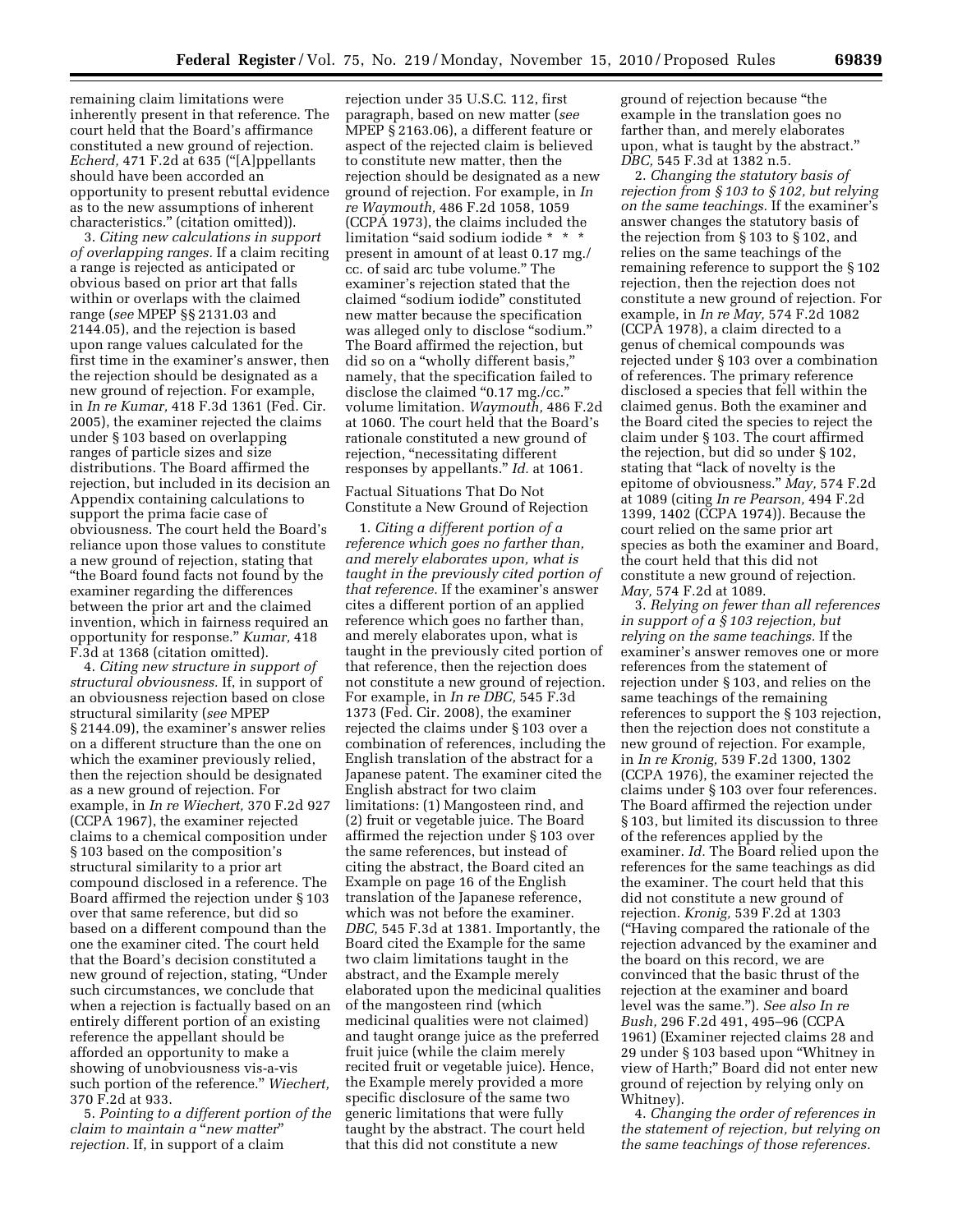If the examiner's answer changes the order of references in the statement of rejection under § 103, and relies on the same teachings of those references to support the § 103 rejection, then the rejection does not constitute a new ground of rejection. For example, in *In re Cowles,* 156 F.2d 551, 552 (CCPA 1946), the examiner rejected the claims under § 103 over "Foret in view of either Preleuthner or Seyfried.'' The Board affirmed the rejection under § 103, but styled the statement of rejection as to some of the rejected claims as ''Seyfried in view of Foret,'' but relied on the same teachings of Seyfried and Foret on which the examiner relied. The court held that this did not constitute a new ground of rejection. *Cowles,* 156 F.2d at 554. *See also In re Krammes,* 314 F.2d 813, 816–17 (CCPA 1963) (holding that a different ''order of combining the references'' did not constitute a new ground of rejection because each reference was cited for the ''same teaching'' previously cited).

5. *Considering, in order to respond to applicant's arguments, other portions of a reference submitted by the applicant.*  If an applicant submits a new reference to argue, for example, that the prior art ''teaches away'' from the claimed invention (*see* MPEP § 2145), and the examiner's answer points to portions of that same reference to counter the argument, then the rejection does not constitute a new ground of rejection. In *In re Hedges,* 783 F.2d 1038 (Fed. Cir. 1986), the claimed invention was directed to a process for sulfonating diphenyl sulfone at a temperature above 127° C. *Id.* at 1039. The examiner rejected the claims under § 103 over a single reference. The applicant submitted three additional references as evidence that the prior art teaches away from performing sulfonation above 127° C, citing portions of those references which taught lower temperature reactions. The Board affirmed the rejection, finding the applicant's evidence unpersuasive. On appeal, the Solicitor responded to the applicant's ''teaching away'' argument by pointing to other portions of those same references which, contrary to applicant's argument, disclosed reactions occurring above 127° C. The court held that this did not constitute a new ground of rejection because ''[t]he Solicitor has done no more than search the references of record for disclosures pertinent to the same arguments for which [applicant] cited the references." *Hedges,* 783 F.2d at 1039–40.

Proposed Bd.R. 41.39(b) proposes to revise the current rule to add a paragraph heading. No changes are proposed to Bd.R. 41.39(b)(1). Proposed

Bd.R. 41.39(b)(2) does not propose to substantively revise the current rule the phrase "each new ground of rejection'' would be moved to a different location in the sentence in which it currently appears to increase the clarity of the sentence. The Office received a comment stating that the two-month time period for responding to a new ground of rejection is too short to allow appellants to properly respond and that the period should be the same as that afforded to applicants during prosecution (3 months under Rule 1.136(a)). The Office declined to adopt the suggestion to change the current rule because such a change in the time period would increase the overall appeal pendency. The Office notes that appellant can seek extensions of time of this two-month time period under Rule 1.136(b) for patent applications or Rule 1.550(c) for *ex parte* reexamination proceedings.

The Office received another comment stating that the requirement in the rule proposed in 41.39(b)(2) of the ANPRM requiring appellants to file a request to docket the appeal be deleted as it would place an increased burden on appellant. The proposed rule does not propose to change the substance of Bd.R. 41.39(b)(2), which requires appellants to file a reply brief addressing each new ground of rejection in order to maintain the appeal as to the claims subject to the new ground of rejection.

Proposed Bd.R. 41.39(c) proposes to add a paragraph heading to the current rule.

Tolling of Time Period To File a Reply Brief

Proposed Bd.R. 41.40 is proposed to be added to clearly set forth the exclusive procedure for appellant to request review of the primary examiner's failure to designate a rejection as a new ground of rejection via a petition to the Director under Rule 1.181. This procedure should be used if an appellant feels an answer includes a new ground of rejection that has not been designated as such, and wishes to reopen prosecution so that new amendments or evidence may be submitted in response to the rejection. However, if appellant wishes to submit only arguments, the filing of a petition under Rule 1.181 would not be necessary because appellant may submit the arguments in a reply brief.

Proposed Bd.R. 41.40(a) would provide that any such petition under Rule 1.181 would be required to be filed within two months from the entry of the examiner's answer and prior to the filing of a reply brief.

Proposed Bd.R. 41.40(b) would provide that a decision granting such a Rule 1.181 petition would require appellants to file a reply under Rule 1.111 within two months from the date of the decision to reopen prosecution. The appeal would be dismissed if appellant fails to timely file a reply.

Proposed Bd.R. 41.40(c) would provide that a decision refusing to grant such a Rule 1.181 petition would allow appellants a two-month time period in which to file a single reply brief under Proposed Bd.R. 41.41.

Proposed Bd.R. 41.40(d) would provide that if a reply brief is filed prior to a decision on the Rule 1.181 petition, then the filing of the reply brief would act to withdraw the petition and maintain the appeal. Jurisdiction would pass to the Board upon the filing of the reply brief, and the petition under Rule 1.181 would not be decided on the merits.

Proposed Bd.R. 41.40(e) would provide that the time periods described in this section are not extendable under Rule 1.136(a) and appellant would need to seek any extensions of time under the provisions of Rules 1.136(b) and 1.550(c) for extensions of time to reply for patent applications and *ex parte*  reexaminations, respectively.

Proposed Bd.R. 41.40 is designed to address the numerous comments received regarding new grounds of rejection by examiners in answers. This proposed rule clearly explains the proper manner for appellants to address a situation where an appellant believes that an examiner's answer contains an undesignated new ground of rejection. The proposed rule does not create a new right of petition—appellants have always had the opportunity to file a petition under Rule 1.181 if an appellant felt that the examiner's answer contained a new ground of rejection not so designated. This proposed section of the rule merely lays out the process to better enable appellant to address such concerns. The proposed rule also now tolls the time period for filing a reply brief, so appellants can avoid the cost of preparing and filing a reply brief prior to the petition being decided, and can avoid the cost altogether if the petition is granted and prosecution is reopened. Similarly, the tolling provision would spare examiners the burden of having to act on appellants' requests under Rule 1.136(b) for extension of the two-month time period for filing a reply brief while the Rule 1.181 petition is being decided.

#### Reply Brief

Proposed Bd.R. 41.41(a) proposes to revise the current rule to add a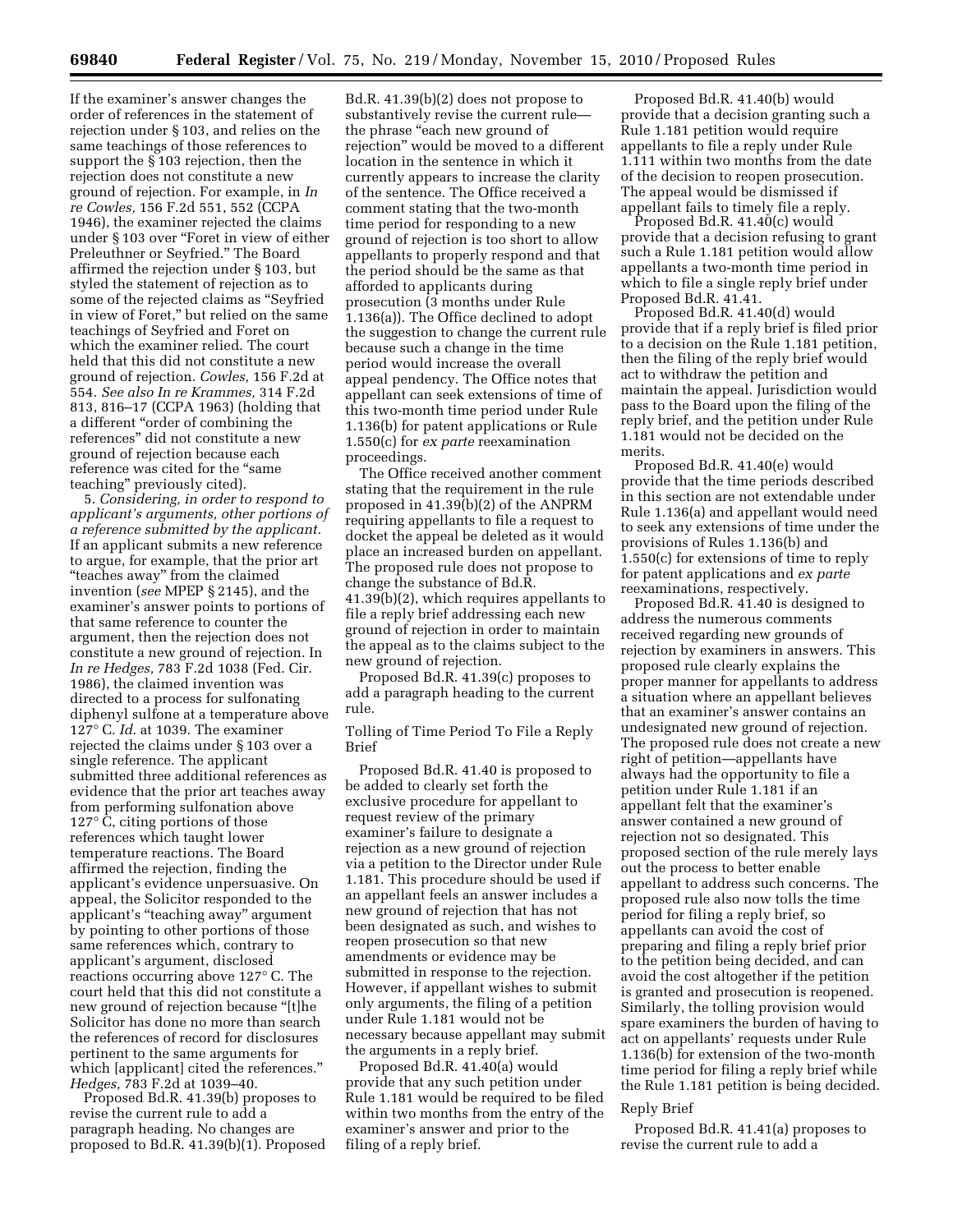paragraph heading and to clarify that appellants may file only one reply brief and that such a reply brief must be filed within two months of either the examiner's answer or a decision refusing to grant a petition under Rule 1.181 to designate a new ground of rejection in an examiner's answer.

The ANPRM proposed to amend this rule by explicitly stating that the rule allows for only a single reply brief. The Office received no comments directed to this proposed change and has thus adopted it in these proposed rules.

Proposed Bd.R. 41.41(b) proposes to add a paragraph heading and subsections to the current rule and to delete the current provision that a reply brief which is not in compliance with the provisions of the remainder of proposed Bd.R. 41.41 will not be considered by the Board. Specifically, proposed paragraph (b)(1) prohibits a reply brief from including new or nonadmitted amendments or evidence, which is the same language as current Bd.R. 41.41(a)(2). The Office received one comment suggesting that appellants should be allowed to rely on new evidence in a reply brief. The Office declined to adopt this suggestion because it is important that the Board have the benefit of the examiner's initial evaluation of any evidence relied upon by appellants prior to the Board deciding any issues pertaining to the relevance and weight to be given to such evidence in deciding the issues on appeal.

Proposed Bd.R. 41.41(b)(2) would provide that any arguments which were not raised in the appeal brief or are not made in response to arguments raised in the answer would not be considered by the Board, absent a showing of good cause.

The ANPRM proposed amending the rule to limit reply briefs to responding to points made in the examiner's answer and to disallow new arguments that were not made previously in the appeal brief and are not responsive to the answer. The Office received a few comments suggesting that new arguments should be allowed in reply briefs to address new arguments and issues presented in the answer—as well as to address new grounds of rejection. The proposed rule allows new arguments in the reply brief that are responsive to arguments raised in the examiner's answer, including any designated new ground of rejection. *See*  Proposed Bd.R. 41.41(b)(2)(ii).

The Office also received a few comments suggesting that there be a limited option to raise additional arguments or to revise arguments in a reply brief to address intervening

changes in the law. The Office agrees that an intervening change in the law, if pertinent to the issues before the Board, is "good cause" for allowing new or revised arguments to be raised in a reply brief. Proposed paragraph (b)(2) provides a ''good cause'' exception to the rule against raising new arguments.

The Office received a comment that any requirement for appellants to identify any new, versus previously presented, arguments would be difficult to enforce and would lead to disputes about what is "new." The proposed rule contains no requirement for appellants to identify new arguments.

The ANPRM proposed certain additional formatting requirements for reply briefs. The Office received a comment requesting that these formatting requirements be removed from the proposed rule. The proposed rule in this NPRM contains none of these specific formatting requirements for reply briefs.

Proposed Bd.R. 41.41(c) proposes to add a paragraph heading to the current rule.

Examiner's Response to Reply Brief

The proposed rule would delete Bd.R. 41.43.

The ANPRM proposed to delete Bd.R. 41.43, which currently requires the examiner to acknowledge reply briefs and allows examiners to file supplemental answers. The Office received one comment in favor of removing the section of the rule and no comments opposed to this proposed change. In keeping with the ANPRM, the proposed rule would delete Bd.R. 41.43 in its entirety.

## Oral Hearing

Proposed Bd.R. 41.47 proposes removing references to the supplemental examiner's answer in paragraphs (b) and (e)(1), as the proposed rules do not allow for supplemental examiner's answers. The proposed rule would further revise paragraph (b) to change the time period in which a request for oral hearing is due to take into account the potential for the time period for filing a reply brief to be tolled under Proposed Bd.R. 41.40.

The ANPRM proposed several changes to this section of the rules. The Office did not receive any comments to these proposed changes. Despite no opposition to the changes proposed in the ANPRM, in an effort to avoid changing the current rule except where necessary, the current rule was used as the basis for the proposed changes to this section in this NPRM.

Decisions and Other Actions by the Board

Proposed Bd.R. 41.50(a) proposes to revise the current rule by: Adding a paragraph heading; deleting the subsection separation in Bd.R.  $41.50(a)(1)$  and  $(2)$ ; deleting the provision allowing the Board to remand applications to the examiner; and deleting the provision allowing an examiner to write a supplemental examiner's answer in response to a remand by the Board for further consideration of a rejection. This proposed rule would not provide for the Board, under its independent authority, to remand an application to the examiner. The proposed rule would retain the portion of current rule which provides a mechanism for the Director to order an application remanded under Bd.R. 41.35(c). The Director has the option to delegate this remand power as appropriate.

The ANPRM proposed to revise the current rule so that only the Chief Administrative Patent Judge had the authority to remand an application to the examiner. The Office received a wide range of comments regarding this proposed modification, some comments in direct contradiction with others. Two comments expressed the view that the Chief Administrative Patent Judge should not have sole authority over merits remands. However, another comment expressed the opposite view that allowing the Chief Administrative Patent Judge to issue remand orders would improve the appellate process before the Board. Another comment expressed the view that the Board should issue remands sparingly. Yet another comment expressed the distinct view that the remand power is an important tool for the Board to require an examiner to correct errors and that it promotes efficiency at the Board by freeing judges from doing the job of the examiner and allows the examiner to correct errors based on oversight. The comment further notes that if the panel could no longer remand an application, it would require the Board to force decisions into either an affirmance or reversal and would negatively impact the quality of the Board decisions. However, another comment was in favor of the proposed change, noting that the Board has used its remand power to avoid deciding cases on the merits and instead remanded cases to the examiner. The Office agrees with some of the comments noting that remands should be used sparingly. The Office's position is that Director-ordered remands would be used in most instances to correct errors in the appeal that prevent the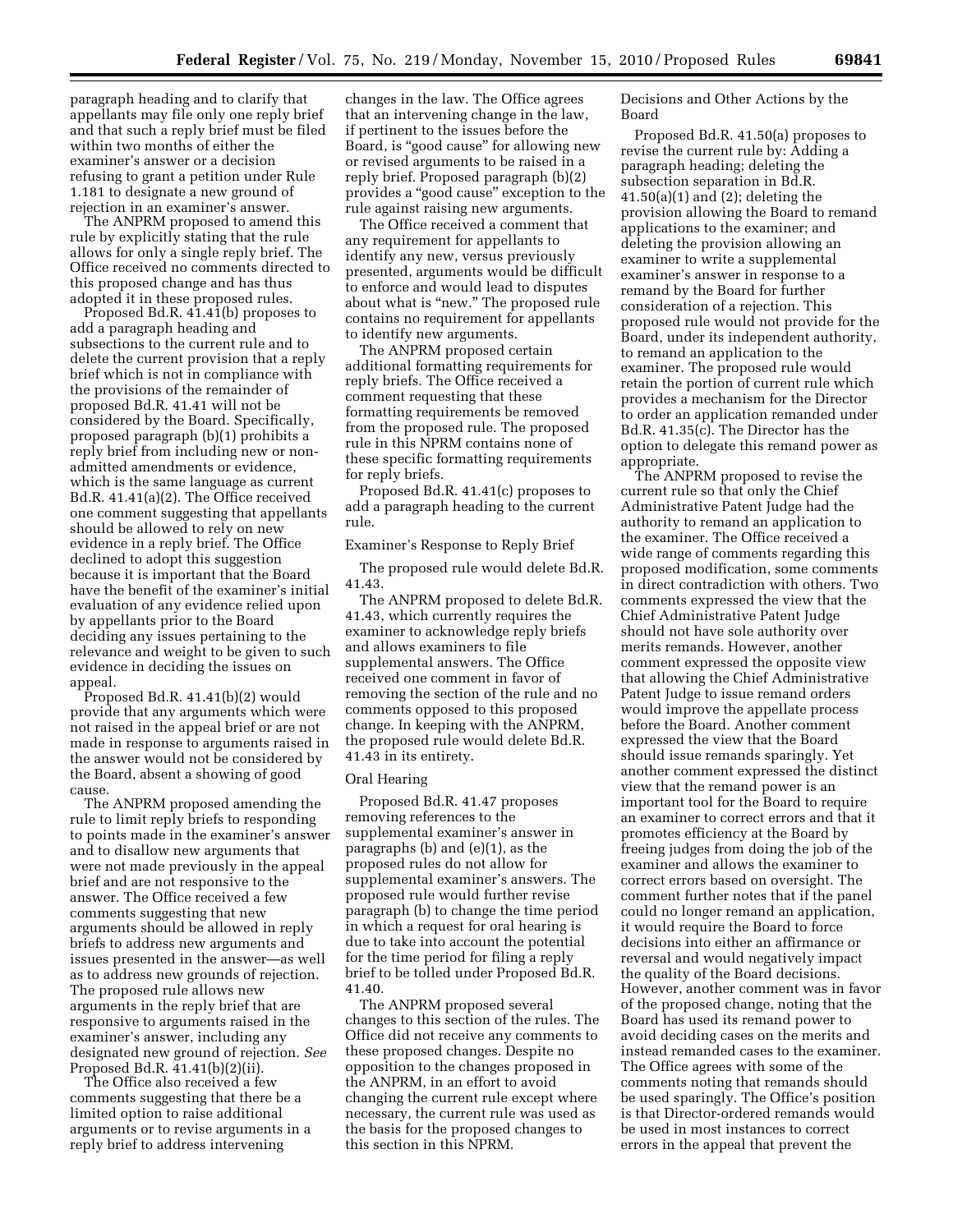Board from otherwise deciding the issues before it. The Board would decide the issues before it based on the rejections as presented by the examiner and the arguments made by appellant. This proposed rule would lead to more compact prosecution because it would provide an incentive for examiners to fully explain and articulate the rejections earlier in the prosecution.

Proposed Bd.R. 41.50(b) proposes to add a paragraph heading to the current rule. Additionally, Proposed Bd.R. 41.50(b) would revise the current rule to clarify the language in the rule allowing the Board to enter a new ground of rejection. The proposed rule also proposes to revise the language in paragraph (b)(1) to clarify the language and to make it consistent with other modifications in the proposed rule (*i.e.,*  deleting the reference to the Board remanding the matter to the examiner). Proposed Bd.R. 41.50(b)(2) proposes to revise the current rule to reference the definition of ''Record'' provided in Proposed Bd.R. 41.30.

Bd.R. 41.50 provides the Board with the authority to enter a new ground of rejection. The Office received a comment to the ANPRM in favor of allowing the Board to enter a new ground of rejection in a decision. The Office received other comments, however, opposing the Board's authority to enter a new ground of rejection. In order for the Board to protect the public from the issuance of claims that have been foreclosed by intervening changes in law, and to shape the law on patentability in areas not yet addressed by the Federal Circuit, the Office determined that the Board should retain its authority to enter new grounds of rejection. Additionally, this authority to enter a new ground is important in situations where the Board's articulation of its reasons for sustaining a rejection goes beyond the thrust of the examiner's articulation of the rejection, such that appellant has not had a fair opportunity to respond to the reasoning. In such cases, the Board would designate its decision as containing a new ground of rejection to give appellants an opportunity to respond.

The Office received two comments requesting that the time frame for responding to a new ground of rejection raised in a decision be changed to three months. As discussed *supra,* in the interest of avoiding an increase in appeal pendency, the Office did not adopt this suggestion. The concerns raised in the comments are understood. However, the proposed rule retains the two-month response time frame in the interest of ensuring that the appeal proceeds expeditiously and efficiently.

The Office notes that the rule provides for extensions of time to respond under Rule 1.136(b) for patent applications and Rule 1.550(c) for *ex parte*  reexamination proceedings. *See*  Proposed Bd.R. 41.50(d).

The Office also received a comment requesting that appellants be given the option to submit new arguments, evidence, and amendments to the Board in response to a new ground of rejection. The proposed rule allows appellants to submit new arguments in response to a designated new ground of rejection in a request for rehearing without reopening prosecution. *See*  Proposed Bd.R. 41.52(a)(3). As in the current rule, the proposed rule requires appellants to reopen prosecution to introduce new amendments or evidence. The current rule is retained in this regard because the examiner, with his/her subject matter expertise, should be the first to review new amendments and/or evidence submitted in an application, prior to the Board's appellate-level review.

Proposed Bd.R. 41.50(c) proposes to revise the current rule to remove the Board's power to suggest how a claim may be amended to overcome a rejection and proposes to add new language to the rule explaining the procedure by which appellants can seek review of a panel's failure to designate a decision as containing a new ground of rejection. The proposed rule provides that review of decisions which appellants believe contain a new ground of rejection should be requested through a request for rehearing consistent with the provisions of Proposed Bd.R. 41.52.

The Office received a comment to the ANPRM that appellants should be afforded the right to respond to new grounds of rejection presented in decisions from the Board regardless of whether they are designated as such. To address this concern, the proposed rule allows appellants to respond to new grounds, whether or not designated as such, in a request for rehearing. Proposed Bd.R. 41.52(a)(3) allows for new arguments in a request for rehearing responding to a new ground of rejection designated as such, and Proposed Bd.R. 41.52(a)(4) allows for new arguments in a request for rehearing to argue that the Board's decision contains an undesignated new ground of rejection. If such a request for rehearing under Proposed Bd.R. 41.52(a)(4) is granted, then the Board would modify its original decision to designate the decision as containing a new ground of rejection under Proposed Bd.R. 41.50(b) and provide appellants with the option to either reopen prosecution under Proposed Bd.R.

41.50(b)(1) or request rehearing on the merits of the designated new ground of rejection under Proposed Bd.R.  $41.50(b)(2)$ .

Proposed Bd.R. 41.50(d) proposes to revise the current rule to add a paragraph heading, and to delete the "non-extendable" limitation on the response time period which appears in the current rule. The Office received a comment at the roundtable discussion held on January 20, 2010, questioning why this time period was not extendable and noting that appellants may have good cause to show why additional time might be needed. The proposed rule, by removing the ''nonextendable'' limitation from the rule, now allows appellants to seek extensions of time under Rule 1.136(b) for patent applications and Rule 1.550(c) for *ex parte* reexamination proceedings. The Office received another comment to the ANPRM asserting that the ability of the Board to allow evidence to be submitted under Proposed Bd.R. 41.50(d) is not consistent with the prohibition in Proposed Bd.R. 41.33 prohibiting submission of additional evidence. The Office determined that it was important to retain this authority to seek additional briefing and information from appellants in those rare cases where the Board felt such additional briefing and information would help the Board provide a more informed decision.

The proposed rule proposes to delete current Bd.R. 41.50(e) consistent with the change in Proposed Bd.R. 41.50(a), as the Board would no longer remand cases under this provision.

Proposed Bd.R. 41.50(e) would contain the language of current Bd.R. 41.50(f) and proposes to add a paragraph heading.

#### Rehearing

Proposed Bd.R. 41.52(a)(1) proposes to add cross-references to relevant sections of the rule and to revise the current rule to clarify that arguments which are not raised and evidence which was not previously relied upon are not permitted in the request for rehearing, unless consistent with the remainder of Proposed Bd.R. 41.52(a).

Proposed Bd.R. 41.52(a)(2) proposes to delete the requirement of a showing of good cause for appellants to present new arguments based on a recent relevant decision of the Board or the Federal Circuit. This change is proposed because it is the Office's position that a new argument based on a recent relevant decision would inherently make a showing of good cause and thus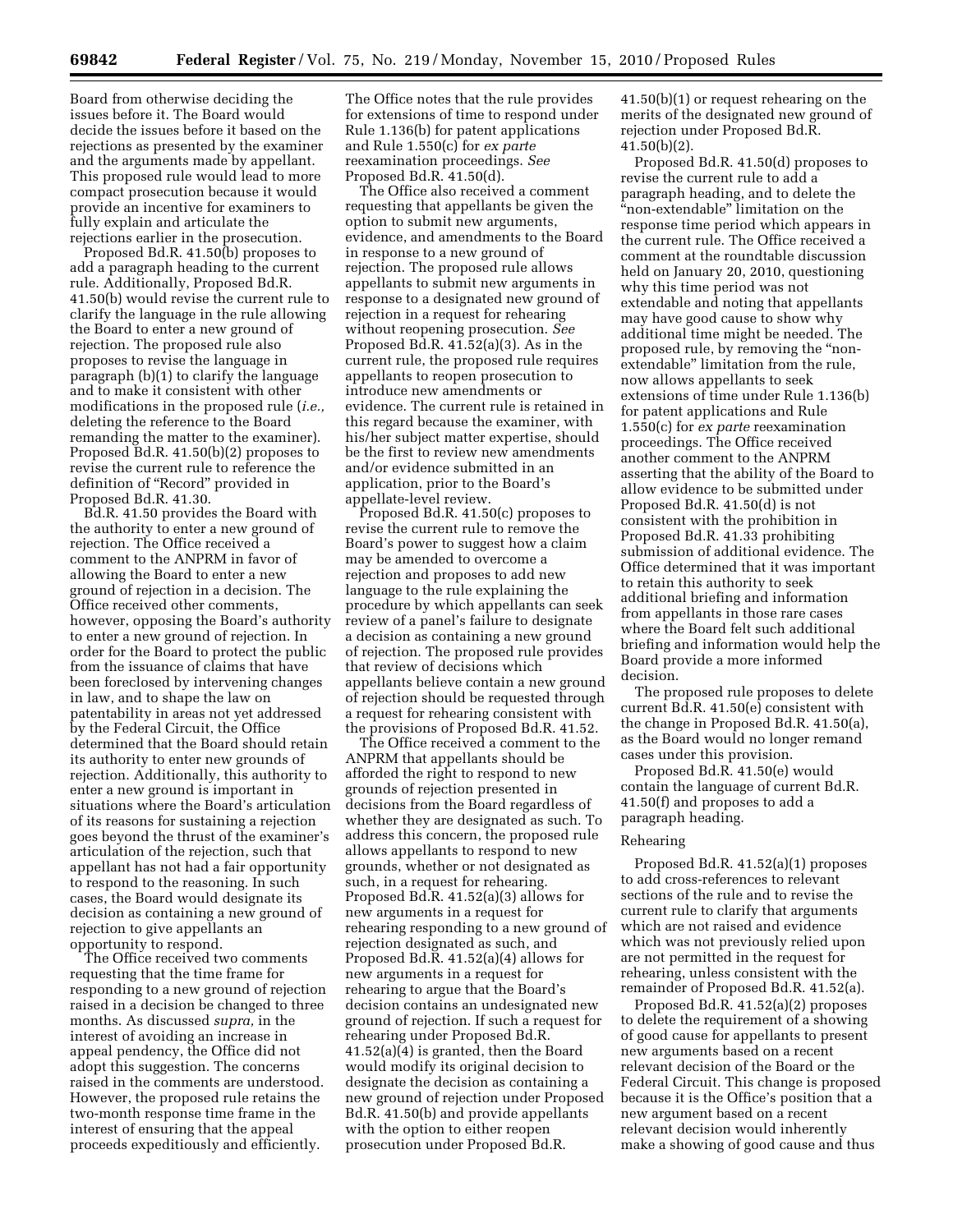the text of the current rule seemed redundant.

Proposed Bd.R. 41.52(a)(3) proposes to revise the current rule to change the word "made" to "designated" to clarify that new arguments are permitted in response to a new ground of rejection designated as such in the Board's opinion.

The proposed rules seek to add Proposed Bd.R. 41.52(a)(4) to make clear that new arguments are permitted in a request for rehearing for appellants seeking to have the Board designate its decision as containing a new ground of rejection that has not been so designated.

The proposed rules would not modify Bd.R. 41.52(b).

The ANPRM proposed barring new arguments in requests for rehearing except in response to a new ground of rejection or a new legal development. The Office received a comment that the rule proposed in the ANPRM barring new arguments was too restrictive in its scope because it did not allow for new arguments in the event that the Board used logic not set forth by the examiner. To address the concerns raised in the comments, Proposed Bd.R. 41.52 has been revised to specifically allow appellants to present new arguments in a request for rehearing when they believe that the Board has made a new ground of rejection that has not been so designated. Additionally, appellants are specifically permitted to make new arguments to respond to a designated new ground of rejection in a request for rehearing.

### Action Following Decision

Proposed Bd.R. 41.54 is substantially the same as Bd.R. 41.54, except that the proposed rule proposes to revise the current rule to specifically state that jurisdiction over an application or a patent under *ex parte* reexamination passes to the examiner after a decision on appeal is issued by the Board. This slight revision to the language of the current rule is proposed to incorporate the language of Rule 1.197(a), which would be deleted under the proposed rules. By incorporating the language of Rule 1.197(a) into Proposed Bd.R. 41.54, the rules for passing jurisdiction back to the examiner after decision by the Board would not be substantively changed.

#### Sanctions

The ANPRM proposed including a new section to the rule to clarify instances in which the Board could impose sanctions on an appellant. The Office received numerous comments opposing the addition of a new section on sanctions. The proposed rule does not include any such section.

### **Rulemaking Considerations**

*Executive Order 12866:* This rulemaking has been determined to be significant for purposes of Executive Order 12866 (Sept. 30, 1993).

*Administrative Procedure Act:* The changes in the proposed rule relate solely to the procedure to be followed in filing and prosecuting an *ex parte*  appeal to the Board.

Therefore, these rule changes involve rules of agency practice and procedure under 5 U.S.C. 553(b)(A), and prior notice and an opportunity for public comment are not required pursuant to 5 U.S.C. 553(b)(A) (or any other law). *See Bachow Commc'ns, Inc.* v. *F.C.C.,* 237 F.3d 683, 690 (D.C. Cir. 2001) (rules governing an application process are "rules of agency organization, procedure, or practice'' and exempt from the Administrative Procedure Act's notice and comment requirement); *Merck & Co.* v. *Kessler,* 80 F.3d 1543, 1549–50 (Fed. Cir. 1996) (the rules of practice promulgated under the authority of former 35 U.S.C. 6(a) (now in 35 U.S.C. 2(b)(2)) are not substantive rules to which the notice and comment requirements of the Administrative Procedure Act apply); *Fressola* v. *Manbeck,* 36 USPQ2d 1211, 1215 (D.D.C. 1995) (''it is extremely doubtful whether any of the rules formulated to govern patent or trade-mark practice are other than 'interpretive rules, general statements of policy,  $* * *$  procedure, or practice' '' (quoting C.W. Ooms, *The United States Patent Office and the Administrative Procedure Act,* 38 Trademark Rep. 149, 153 (1948)).

Because the proposed rule is procedural, it is not required to be published for notice and comment. Nevertheless, the Office is publishing this notice in the **Federal Register** and in the Official Gazette of the United States Patent and Trademark Office in order to solicit public comment before implementing the rule.

*Regulatory Flexibility Act:* Prior notice and an opportunity for public comment are not required pursuant to 5 U.S.C. 553 or any other law. Neither a Regulatory Flexibility Act analysis nor a certification under the Regulatory Flexibility Act (5 U.S.C. 601 *et seq.*) is applicable to this notice of proposed rulemaking. *See* 5 U.S.C. 603.

Nonetheless, the Deputy General Counsel for General Law of the United States Patent and Trademark Office has certified to the Chief Counsel for Advocacy of the Small Business Administration that, for the reasons discussed below, this notice of proposed rulemaking, Rules of Practice Before the Board of Patent Appeals and Interferences in *Ex Parte* Appeals [RIN 0651–AC37], will not have a significant economic impact on a substantial number of small entities. *See* 5 U.S.C. 605(b) (Regulatory Flexibility Act).

There are no fee changes associated with the proposed rule. The estimates of economic impact provided below are based on agency expertise in patent prosecution practice.

#### *Claims on Appeal*

In those instances where appellants wish to appeal all claims under rejection, which are the majority of appeals, there will be a cost savings. The proposed changes eliminate the requirement for appellants to affirmatively state (in the status of claims section of the appeal brief), all of the claims on appeal. There may be a slight increase in cost, however, to a small subset of appellants who choose not to appeal all of the rejected claims. For this small subset of appellants, the proposed rule would require cancellation of any non-appealed claims by filing an amendment.

The Office estimates that, for those appellants choosing to appeal fewer than all of the rejected claims, this proposed change may result in two hours of attorney time toward the preparation of such an amendment. For purposes of comparison, the 2009 report of the Committee on Economics of Legal Practice of the American Intellectual Property Law Association (''the AIPLA 2009 Report'') notes that the median cost for the preparation and filing of a patent application amendment/argument of minimal complexity is \$1,850. Using the AIPLA 2009 Report's median billing rate for attorneys in private firms of \$325 per hour, this cost equates to approximately 5.7 hours of attorney time. The Office's estimate of two hours of attorney time (\$650) for an amendment merely canceling claims is based on the fact that such an amendment will not contain an argument section, unlike a regular patent application amendment/ argument. As such, the Office estimates that the amendment to cancel claims will be significantly less timeconsuming than a regular patent application amendment/argument.

Based on the Office's experience, it estimates that such an amendment canceling claims will only be filed in approximately 1% of appeals. The Board decided *Ex parte Ghuman,* 88 USPQ2d 1478, 2008 WL 2109842 (BPAI 2008) (precedential) in May 2008. Of the approximately 2,056 reported Board decisions and orders issued in the remainder of FY 2008, only ten such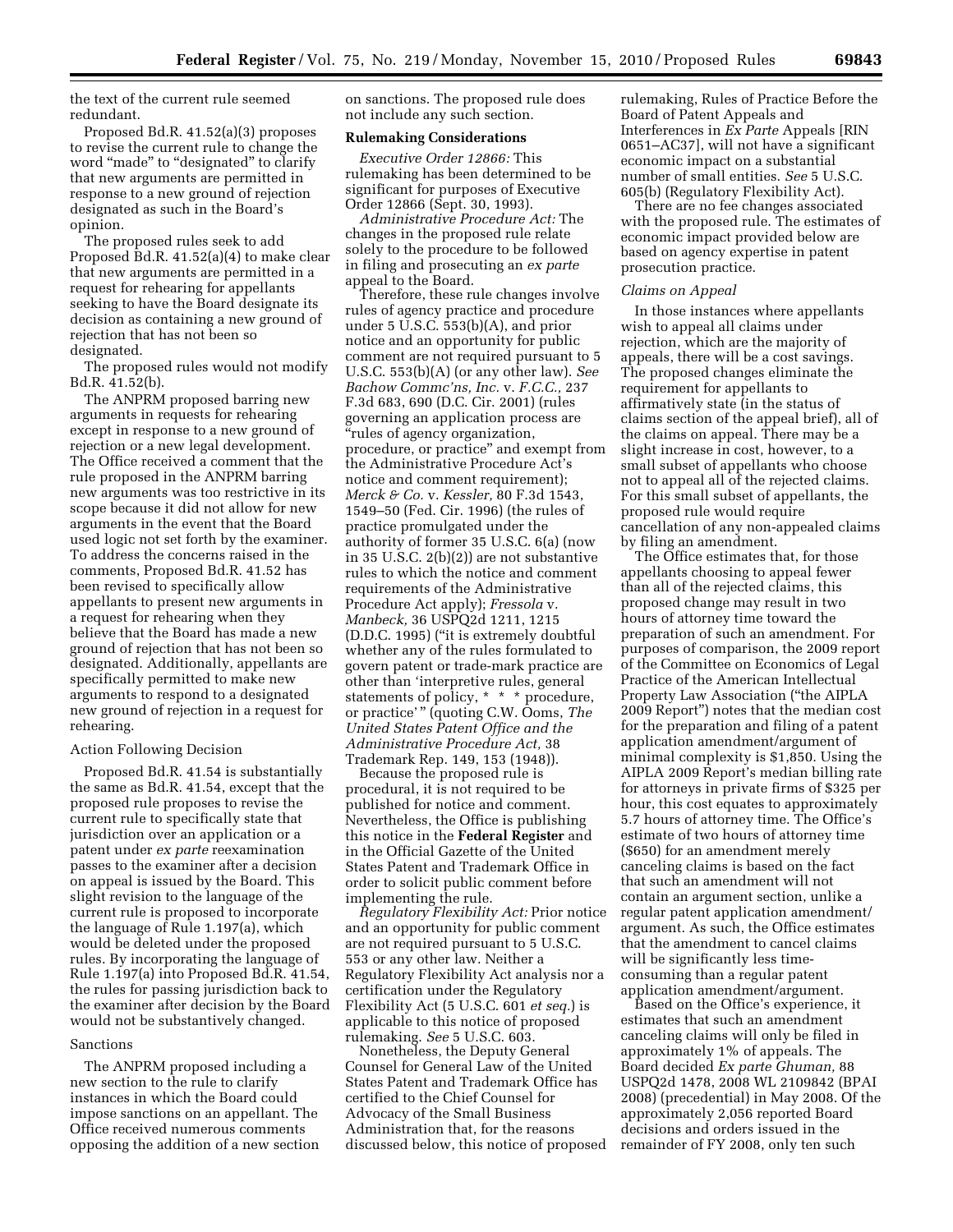decisions and orders cited *Ghuman* in noting that an appellant had withdrawn claims from appeal. In FY 2009 (October 2008–September 2009), of the approximately 5,612 reported Board decisions and orders, only twenty cited *Ghuman* in noting that an appellant had withdrawn claims from appeal. In FY 2010 (October 2009–September 2010), of the approximately 5,990 reported Board decisions and orders, only twenty-six cited *Ghuman* in noting that an appellant had withdrawn claims from appeal. While these numbers may not represent a precise indication of the numbers of appeals where appellants chose not to appeal all of the rejected claims, these figures are provided as an indication of the relatively small number of appeals in which appellants choose to appeal fewer than all of the rejected claims without canceling such unappealed claims prior to appeal. Based on this data, the Office found that approximately 0.41% of all appeals had *Ghuman* issues, *i.e.,* where fewer than all of the rejected claims were appealed. For purposes of calculating additional cost to appellants from this proposed rule change, the Office rounded up to 1% and used this as a conservative (high) estimate for the number of amendments expected. As such, this proposed rule change will not have a significant economic impact on a substantial number of small entities.

Additionally, for the majority of appellants this proposed change will likely result in cost savings. Because the current rule allows appellants to appeal fewer than all of the claims under rejection, the current rule also requires appellants to affirmatively state (in the status of claims section of the appeal brief), all of the claims on appeal. Under this proposed rule, the Board would presume that appellants intend to appeal all claims under rejection unless those claims under rejection for which review is not sought are canceled. This proposed change to the rule allows the Office to eliminate the current requirement for appellants to identify the claims on appeal in the appeal brief. Thus, in those instances where appellants wish to appeal all claims under rejection, which represents the majority of appeals, the appellant's burden is lessened by not having to include a listing of the status of all of the claims under rejection.

# *Changes to Appeal Brief Requirements*

The Office also estimates a net cost savings to all appellants as a result of the proposed changes to the appeal brief requirements. In particular, the Office estimates a savings due to the proposed elimination of certain appeal brief

requirements and proposed changes to other requirements to make them more flexible. The Office estimates a small increase in cost to the subset of appellants who choose to argue claims separately or as a subgroup.

For the subset of appellants who choose to argue claims separately or as a subgroup, the small increase in cost would merely be the addition of subheadings before separately argued claims or subgroups. The Office estimates this added burden may increase the time it takes to prepare an appeal brief by 0.2 hours for those appellants who choose to separately argue claims. This estimate is based on the Office's view of the time it would take to add subheadings based on agency expertise in patent prosecution practice. The estimated small increase in cost would not apply to all appeal briefs because some appellants choose to argue all of the claims rejected under a ground of rejection as a single group. However, since the Office does not track the number of appeals in which appellants argue all claims as a single group versus the number of appeals in which appellants argue some claims separately, the Office has applied this increase to the estimate of all appeal briefs filed. Nevertheless, this proposed change will not have a significant economic impact on a substantial number of small entities.

Notably, the overall proposed changes to the appeal brief requirements will result in net savings to appellants. By allowing for more flexibility in how an appellant chooses to present an appeal to the Board and by eliminating many current appeal brief requirements, appellants will incur less cost overall in preparation of appeal briefs. As discussed *infra* in the Paperwork Reduction Act section of the notice, the Office estimates a net average savings in preparation time under the proposed rule of three hours of attorney time as compared to the previous estimate under the current rule. This estimate is based on the Office's view of the net time saved in preparation of an appeal brief as a result of the proposed changes based on agency expertise in patent prosecution practice. As such, the overall average attorney time and cost it will take to prepare an appeal brief under the proposed rule will be reduced from 34 hours (\$11,050) to 31 hours (\$10,075). Using the median billing rate of \$325 per hour, as published in the AIPLA 2009 Report, the Office estimates that these proposed rule changes will result in an average savings of \$975 per appeal brief. This savings will apply equally to large and small entities.

Accordingly, any costs related to the filing of an amendment canceling claims and the addition of subheadings to an appeal brief will not have a significant economic impact on a substantial number of small entities. Moreover, proposed changes to the rule, as a whole, will likely result in a net cost savings to an appellant and, therefore, also not have a significant economic impact on a substantial number of small entities.

*Unfunded Mandates:* The Unfunded Mandates Reform Act requires, at 2 U.S.C. 1532, that agencies prepare an assessment of anticipated costs and benefits before issuing any rule that may result in expenditure by State, local, and tribal governments, in the aggregate, or by the private sector, of \$100 million or more (adjusted annually for inflation) in any given year. This rule would have no such effect on State, local, and tribal governments or the private sector.

*Executive Order 13132:* This rulemaking does not contain policies with federalism implications sufficient to warrant preparation of a Federalism Assessment under Executive Order 13132 (Aug. 4, 1999).

*Paperwork Reduction Act:* This proposed rule involves information collection requirements which are subject to review by the Office of Management and Budget under the Paperwork Reduction Act of 1995 (44 U.S.C. 3501 *et seq.*). The collections of information in the rule have been reviewed and previously approved by OMB under control numbers 0651–0031 and 0651–0063.

As stated above in the Regulatory Flexibility Act section of this notice, while the majority of the changes to the rule being proposed will either have no impact on or will lessen the burden to the public as compared to the collection of information previously approved by OMB, the Office has identified two proposed changes that may, in certain circumstances, increase the burden to the public.

Specifically, the Office has estimated that the proposed change to Bd.R. 41.31(c) will impose an increased burden of two hours time to a small subset of appellants (1%) who choose not to seek review of all claims under rejection by requiring such appellants to file an amendment canceling any unappealed claims, or otherwise have the Board treat all rejected claims as being on appeal. Additionally, the Office estimated that the proposed change to the briefing requirements in Bd.R. 41.37(c)(1)(vii) (requiring appellants to place any claim(s) argued separately or as a subgroup under a separate subheading that identifies the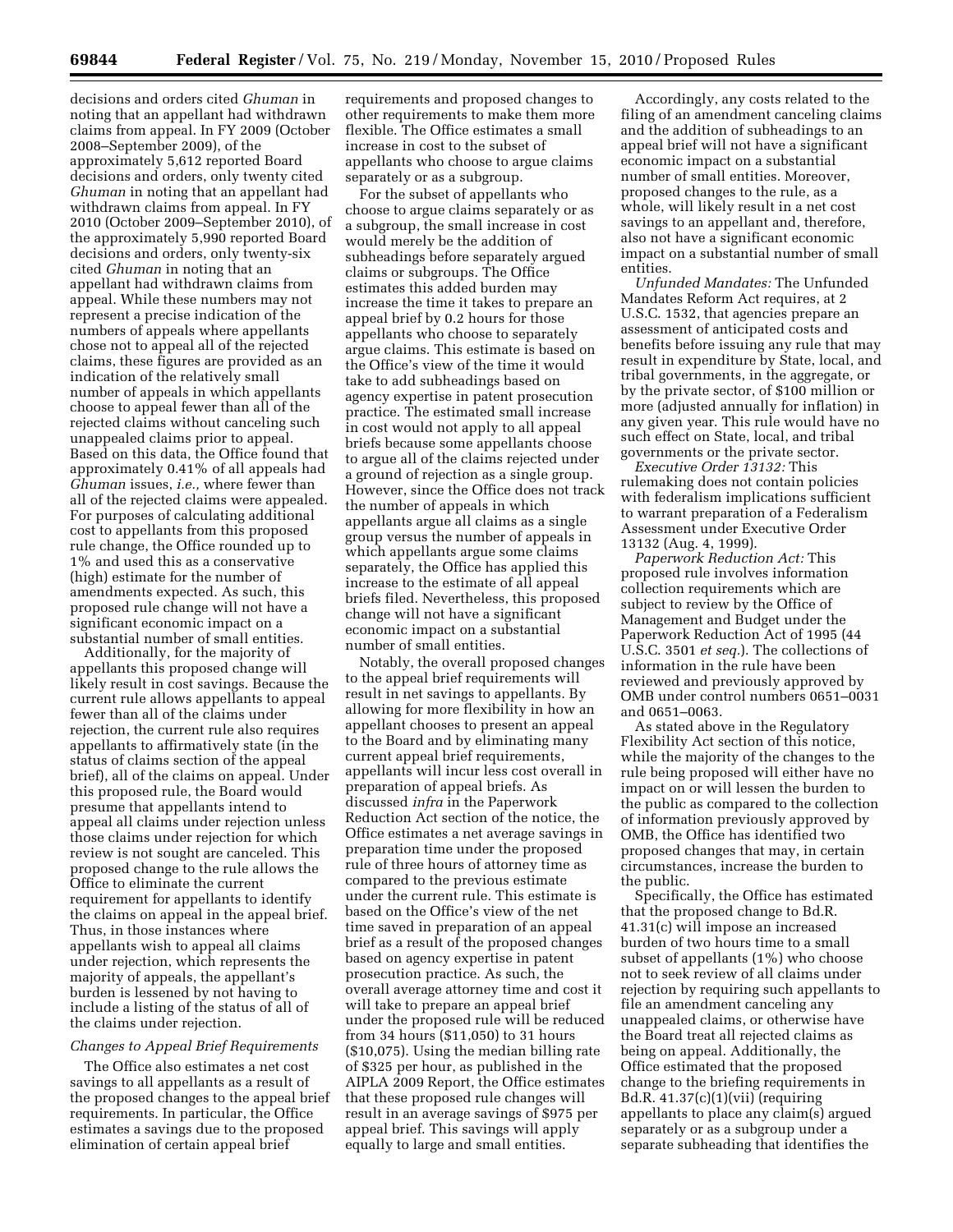claim(s) by number) would result in 0.2 hours of added time for those appellants who choose to separately argue their claims. The estimates are based on the Office's expertise in patent prosecution practice. This increase in burden hours would not apply to all appeal briefs because some appellants choose to argue all of the claims rejected under a ground of rejection as a single group. However, since the Office does not track the number of appeals in which appellants argue all claims as a single group versus the number of appeals in which appellants argue some claims separately, for purposes of estimating the overall burden, the Office has applied this 0.2 hour increase to the estimate of all appeal briefs filed.

The Office has also specifically identified below at least eleven proposed changes that will lessen the burden to the public as compared to the current rule.

1. The proposed change to Bd.R. 41.12(b) lessens the burden on appellant by removing the current requirement for appellant to include parallel citations  $(Bd.R. 41.12(a)(2)–(3))$  to both the West Reporter System and to the United States Patents Quarterly for any decision other than a United States Supreme Court decision, and further lessens the burden on appellant by no longer requiring citation to a particular reporter.

2. The proposed change to Bd.R. 41.37(c)(1)(i) lessens the burden on appellant because it provides for a default in the event that this item is omitted from the brief, such that the appellant is not required to include this section in the brief if the inventors are the real party in interest.

3. The proposed change to Bd.R. 41.37(c)(1)(ii) lessens the burden on appellant because it: (a) Limits the duty to provide information as to only those related cases that involve an application or patent co-owned by appellant or assignee; (b) provides a default assumption in the event that this item is omitted from the brief so that appellants are no longer required to make a statement that ''there are no such related cases''; and (c) no longer requires filing of copies of decisions in related proceedings.

4. The proposed change to Bd.R. 41.37(c)(1)(iii) lessens the burden on appellant by eliminating the requirement to identify the status of claims in the appeal brief.

5. The proposed change to Bd.R. 41.37(c)(1)(iv) lessens the burden on appellant by lessening the required disclosure from a statement of the status of any amendments to simply an identification of the filing date of the

last-entered amendment. This proposed change further lessens the burden on appellant by providing a default assumption of no such amendments in the event that this item is omitted from the brief, such that the appellant is not required to include this section in the brief in the event that no amendments were made to the claims.

6. The proposed change to Bd.R.  $41.37(c)(1)(v)$  lessens the burden on appellant by limiting the summary of the claimed subject matter to require annotation only for "each limitation in dispute by appellant.'' The proposed rule provides more flexibility than the current rule by allowing citation to paragraph number (instead of limiting citation to page and line number). The proposed rule similarly limits the requirement for a § 112, ¶ 6 summary to only those recitations ''in dispute by appellant.'' The proposed change also clarifies the current Office policy, which does not allow reference to the patent application publication in the summary of claim subject matter. Since improper reference to the patent application publication is a current cause of defective briefs, this rule change is proposed to reduce confusion.

7. The proposed change to Bd.R. 41.37(c)(1)(vi) lessens the burden on appellant by eliminating the requirement that appellant state the grounds of rejection to be reviewed on appeal in the appeal brief. The Board would look to documents already of Record (*i.e.,* the Office action from which the appeal is taken and any subsequent Advisory Action or Pre-Appeal Conference Decision) to determine the grounds of rejection on appeal.

8. The proposed change to Bd.R. 41.37(c)(1)(vii) lessens the burden on appellant by allowing appellant's headings to "reasonably identify the ground being contested (*e.g.,* by claim number, statutory basis, and applied reference, if any).'' The current rule has occasionally been interpreted as a verbatim requirement and resulted in briefs being found defective for failure to state the ground of rejection in the heading exactly the same as stated in the Office action from which the appeal was taken. The proposed rule clarifies that this is not a verbatim requirement and allows more flexibility in the brief.

9. The proposed change to Bd.R. 41.37(c)(1)(viii) lessens the burden on appellant by eliminating the requirement for appellants to file a claims appendix containing a copy of claims on appeal. The Board would look to the last-entered amendment in the Record to identify the claims on appeal.

10. The proposed change to Bd.R. 41.37(c)(1)(ix) lessens the burden on appellant by eliminating the requirement for appellant to file an evidence appendix containing copies of evidence relied upon. The Board would look to the Record to obtain copies of the evidence relied upon in the briefs.

11. The proposed change to Bd.R.  $41.37(c)(1)(x)$  lessens the burden on appellant by eliminating the requirement for appellant to file a related proceedings appendix containing copies of decisions in related proceedings. The Board would look to the records in the Office and other publicly available sources to locate and review decisions rendered in any related proceedings.

In the approved information collection [OMB Control Number 0651– 0063], the Office estimated the average appeal brief took 34 hours to prepare. In light of the proposed changes to the current rule for briefing requirements for filing appeal briefs, and taking into account the eleven proposed changes that will lessen the burden and the one proposed change (i.e., addition of subheadings) that will add a burden, the agency estimates that the proposed changes to the current rule will result in a net average decrease of approximately 3 hours per appeal brief from the prior estimate, thereby lowering the previous average estimate of approximately 34 hours to 31 hours to prepare an appeal brief. This estimate is based on the net impact of the proposed changes and time saved in preparation of an appeal brief based on agency expertise in patent prosecution practice. Using the median billing rate of \$325 per hour, as published in the AIPLA 2009 Report, the Office estimates that these proposed rule changes will result in an average savings of \$975 per appeal brief.

The Office notes that the number and significance of these proposed changes effecting a lessening of the burden to appellants substantially outweigh the proposed changes that may result, in certain circumstances, in increased burden to appellants. The Office will submit an information collection package to OMB for its review and approval.

Interested persons are requested to send comments regarding this information collection, including suggestions for reduction of this burden to: (1) The Office of Information and Regulatory Affairs, Office of Management and Budget, New Executive Office Building, Room 10202, 725 17th Street, NW., Washington, DC 20503, *Attention:* Desk Officer for the Patent and Trademark Office; and (2) The Board of Patent Appeals and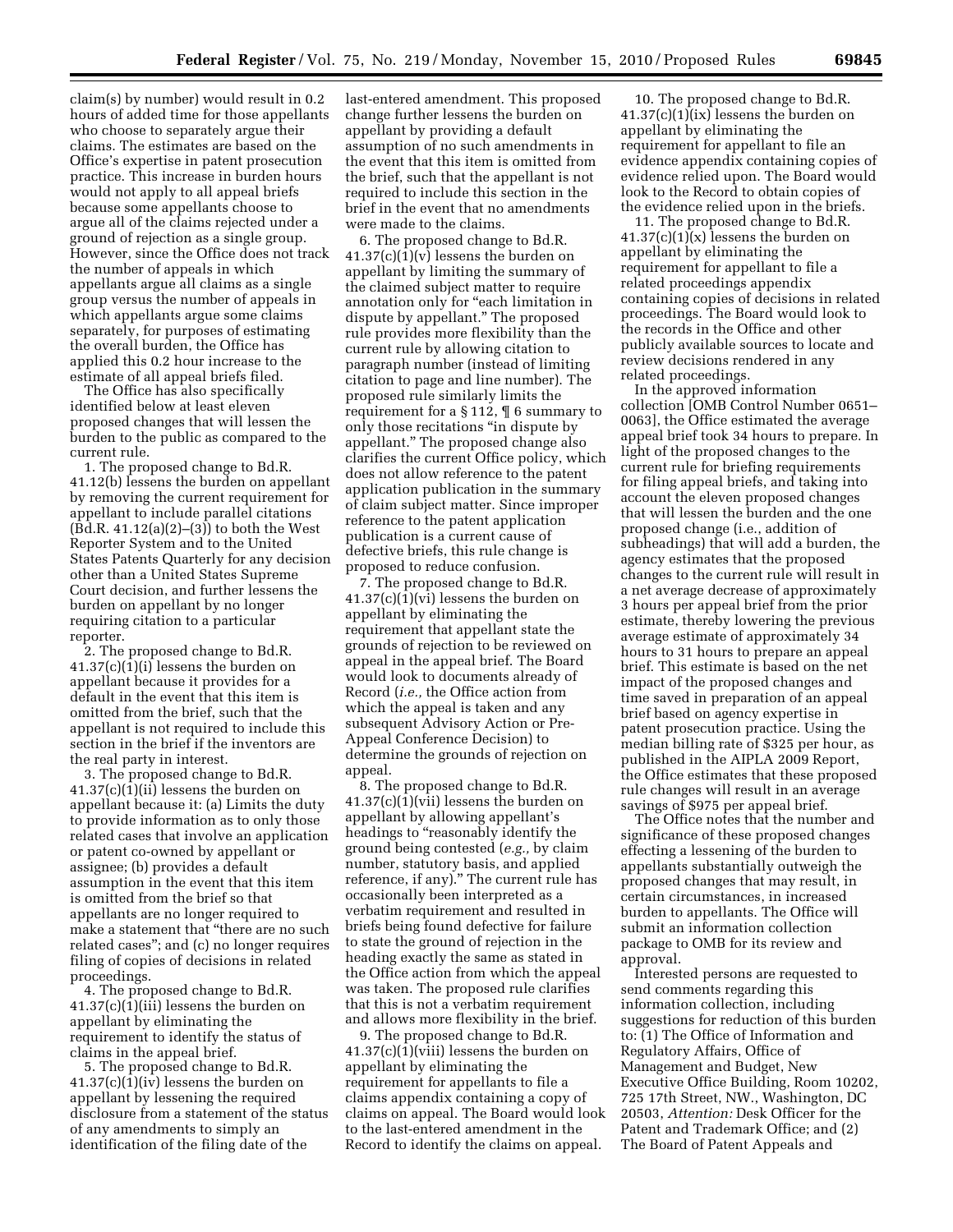Interferences, P.O. Box 1451, Alexandria, VA 22313–1451, *Attention:*  Linda Horner.

Notwithstanding any other provision of law, no person is required to respond to nor shall a person be subject to a penalty for failure to comply with a collection of information subject to the requirements of the Paperwork Reduction Act unless that collection of information displays a currently valid OMB control number.

# **List of Subjects**

### *37 CFR Part 1*

Administrative practice and procedure, Courts, Freedom of Information, Inventions and patents, Reporting and recordkeeping requirements, Small Businesses.

## *37 CFR Part 41*

Administrative practice and procedure, Inventions and patents, Lawyers.

# **Proposed Amendments to the Regulatory Text**

For the reasons stated in the preamble, the Under Secretary of Commerce for Intellectual Property and Director of the United States Patent and Trademark Office proposes to amend 37 CFR parts 1 and 41 as follows:

# **PART 1—RULES OF PRACTICE IN PATENT CASES**

1. The authority citation for part 1 continues to read as follows:

**Authority:** 35 U.S.C. 2(b)(2), unless otherwise noted.

2. Amend § 1.197 by revising the section heading and removing and reserving paragraph (a).

The revision reads as follows:

# **§ 1.197 Termination of proceedings.**

\* \* \* \* \*

# **PART 41—PRACTICE BEFORE THE BOARD OF PATENT APPEALS AND INTERFERENCES**

3. Revise the authority citation for part 41 to read as follows:

**Authority:** 35 U.S.C. 2(b)(2), 3(a)(2)(A), 21, 23, 32, 41, 132, 133, 134, 135, 306, and 315.

#### **Subpart A—General Provisions**

4. Revise § 41.12 to read as follows:

#### **§ 41.12 Citation of authority.**

(a) For any United States Supreme Court decision, citation to the United States Reports is preferred.

(b) For any decision other than a United States Supreme Court decision, citation to the West Reporter System is preferred.

(c) Citations to authority must include pinpoint citations whenever a specific holding or portion of an authority is invoked.

(d) Non-binding authority should be used sparingly. If the authority is not an authority of the Office and is not reproduced in the United States Reports or the West Reporter System, a copy of the authority should be provided.

## **Subpart B—Ex parte Appeals**

5. Amend § 41.30 by adding a definition for "record" in alphabetical order to read as follows:

## **§ 41.30 Definitions.**

\* \* \* \* \* *Record* means the items listed in the content listing of the image file wrapper of the official file of the application or reexamination proceeding on appeal, excluding amendments, evidence, and other documents that were denied entry.

6. Amend § 41.31 by revising paragraphs (a) introductory text, (b) and (c) to read as follows:

#### **§ 41.31 Appeal to Board.**

(a) *Who may appeal and how to file an appeal.* An appeal is taken to the Board by filing a notice of appeal.

\* \* \* \* \* (b) The signature requirements of §§ 1.33 and 11.18(a) of this title do not apply to a notice of appeal filed under this section.

(c) An appeal, when taken, is presumed to be taken from the rejection of all claims under rejection unless cancelled by an amendment filed pursuant to §§ 1.121, 1.173, or 1.530 of this title. Questions relating to matters not affecting the merits of the invention may be required to be settled before an appeal can be considered.

\* \* \* \* \* 7. Amend § 41.33 by revising paragraphs (c) and (d)(2) to read as follows:

#### **§ 41.33 Amendments and affidavits or other evidence after appeal.**

\* \* \* \* \* (c) All other amendments filed after the date of filing an appeal pursuant to § 41.31(a)(1) through (a)(3) will not be admitted except as permitted by §§ 41.39(b)(1) and 41.50(b)(1). (d) \* \*  $\cdot$ 

(2) All other affidavits or other evidence filed after the date of filing an appeal pursuant to  $\S$  41.31(a)(1) through (a)(3) will not be admitted except as permitted by §§ 41.39(b)(1) and 41.50(b)(1).

6. Revise § 41.35 to read as follows:

# **§ 41.35 Jurisdiction over appeal.**

(a) *Beginning of jurisdiction.*  Jurisdiction over the proceeding passes to the Board upon the filing of a reply brief under § 41.41 or the expiration of the time in which to file such a reply brief, whichever is earlier.

(b) *End of jurisdiction.* The jurisdiction of the Board ends when:

(1) The Director enters a remand order (*See* § 41.35(c)),

(2) The Board enters a final decision (*See* § 41.2 of this part) and judicial review is sought or the time for seeking judicial review has expired,

(3) An express abandonment which complies with § 1.138 of this title is recognized,

(4) A request for continued examination is filed which complies with § 1.114 of this title,

(5) Appellant fails to take any required action under §§ 41.39(b), 41.50(b), or 41.50(d), and the Board enters an order of dismissal, or

(6) Appellant reopens prosecution in response to a new ground of rejection entered in a decision of the Board (*See*   $§ 41.50(b)(1)$ ).

(c) *Remand ordered by the Director.*  Prior to the entry of a decision on the appeal by the Board (*See* § 41.50), the Director may sua sponte order the proceeding remanded to the examiner.

(d) *Documents filed during Board's jurisdiction.* Except for petitions authorized by this part, consideration of any information disclosure statement or petition filed while the Board possesses jurisdiction over the proceeding will be held in abeyance until the Board's jurisdiction ends.

8. Amend § 41.37 by:

a. Adding headings to paragraphs (a) introductory text, (b), (d) and (e);

b. Revising paragraphs (c)(1);

c. Revising the second sentences in paragraphs (c)(2) and (d); and

d. Adding a new third sentence to paragraph (c)(2) and paragraph (d).

The revisions and additions read as follows:

# **§ 41.37 Appeal brief.**

(a) *Timing and fee.* \* \* \*

(b) *Failure to file a brief.* \* \* \*

(c) *Content of appeal brief.* (1) Except as otherwise provided in this paragraph, the brief shall contain the following items under appropriate headings and in the order indicated in paragraphs (c)(1)(i) through (vii) of this section, except that a brief filed by an appellant who is not represented by a registered practitioner need only substantially comply with paragraphs (c)(1)(i), (ii), and (vii) of this section:

(i) *Real party in interest.* A statement identifying by name the real party in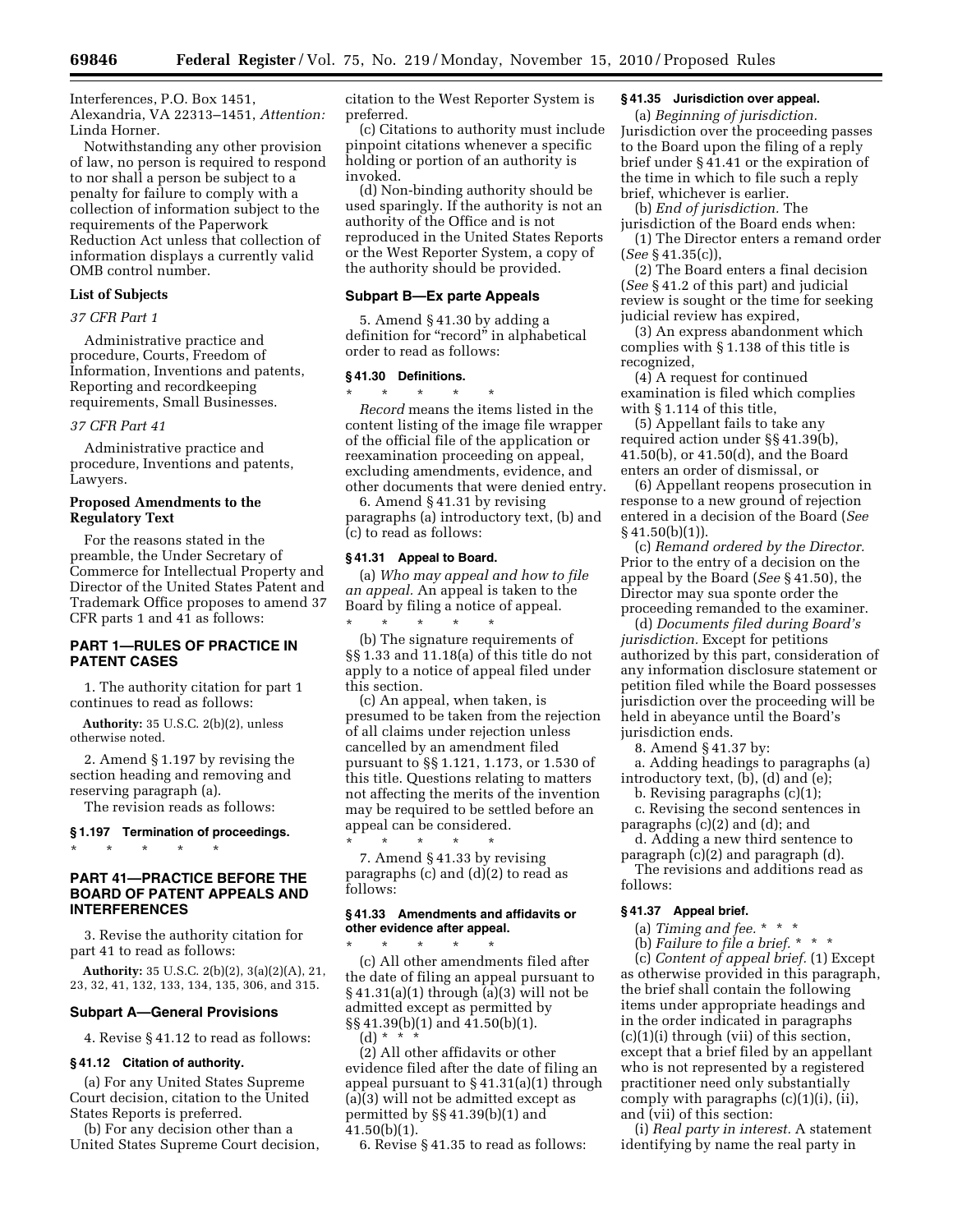interest at the time the appeal brief is filed, except that such statement is not required if the named inventor or inventors are themselves the real party in interest. If an appeal brief does not contain a statement of the real party in interest, the Office may assume that the named inventor or inventors are the real party in interest.

(ii) *Related appeals and interferences.*  A statement identifying by application, patent, appeal or interference number all other prior and pending appeals, interferences or judicial proceedings (collectively, "related cases") which satisfy all of the following conditions: Involve an application or patent owned by the appellant or assignee, are known to appellant, the appellant's legal representative, or assignee, and may be related to, directly affect or be directly affected by or have a bearing on the Board's decision in the pending appeal, except that such statement is not required if there are no such related cases. If an appeal brief does not contain a statement of related cases, the Office may assume that there are no such related cases.

(iii) [Reserved].

(iv) *Statement of last entered amendment.* A statement identifying by date of filing the last entered amendment of the claims. If an appeal brief does not contain a statement of last entered amendment, the Office may assume that there are no amendments of the claims.

(v) *Summary of claimed subject matter.* An annotated copy of each of the rejected independent claims, which shall, for each limitation in dispute by appellant, immediately after each such limitation, refer to the specification in the Record by page and line number or by paragraph number, and to the drawing, if any, by reference characters, sufficient to understand the claim. For each rejected independent claim, and for each dependent claim argued separately under the provisions of paragraph (c)(1)(vii) of this section, if the claim contains a means plus function or step plus function recitation as permitted by 35 U.S.C. 112, sixth paragraph, then the annotated copy must identify, for every means plus function and step plus function recitation in dispute by appellant, the structure, material, or acts described in the specification in the Record as corresponding to each claimed function with reference to the specification in the Record by page and line number or by paragraph number, and to the drawing, if any, by reference characters. Reference to the patent application publication does not satisfy the requirements of this paragraph.

# (vi) [Reserved].

(vii) *Argument.* The arguments of appellant with respect to each ground of rejection, and the basis therefor, with citations of the statutes, regulations, authorities, and parts of the Record relied on. The arguments shall explain why the examiner erred as to each ground of rejection contested by appellant. Except as provided for in §§ 41.41, 41.47 and 41.52, any arguments or authorities not included in the appeal brief will be refused consideration by the Board for purposes of the present appeal. Each ground of rejection contested by appellant must be argued under a separate heading, and each heading shall reasonably identify the ground of rejection being contested (*e.g.,* by claim number, statutory basis, and applied reference, if any). For each ground of rejection applying to two or more claims, the claims may be argued separately (claims are considered by appellants as separately patentable), as a group (all claims subject to the ground of rejection stand or fall together), or as a subgroup (a subset of the claims subject to the ground of rejection stand or fall together). When multiple claims subject to the same ground of rejection are argued as a group or subgroup by appellant, the Board may select a single claim from the group or subgroup and may decide the appeal as to the ground of rejection with respect to the group or subgroup on the basis of the selected claim alone. Notwithstanding any other provision of this paragraph, the failure of appellant to separately argue claims which appellant has grouped together shall constitute a waiver of any argument that the Board must consider the patentability of any grouped claim separately. Under each heading identifying the ground of rejection being contested, any claim(s) argued separately or as a subgroup shall be argued under a separate subheading that identifies the claim(s) by number. A statement which merely points out what a claim recites will not be considered an argument for separate patentability of the claim.

(2) \* \* \* *See* § 1.116 of this title for treatment of amendments, affidavits or other evidence filed after final action but before or on the same date of filing an appeal and § 41.33 for treatment of amendments, affidavits or other evidence filed after the date of filing the appeal. Review of an examiner's refusal to admit an amendment or evidence is by petition to the Director. *See* § 1.181.

(d) *Notice of non-compliance.* \* \* \* If appellant does not, within the set time period, file an amended brief that overcomes all the reasons for noncompliance stated in the notification,

the appeal will stand dismissed. Review of a determination of non-compliance is by petition to the Chief Judge. *See*  § 41.3.

(e) *Extensions of Time.* \* \* \*

9. Amend § 41.39 by revising paragraph (a); adding a heading to paragraph (b) introductory text; revising the second sentence of paragraph (b)(2); and adding a heading to paragraph (c) to read as follows:

# **§ 41.39 Examiner's answer.**

(a) *Content of examiner's answer.* The primary examiner may, within such time as may be directed by the Director, furnish a written answer to the appeal brief.

(1) An examiner's answer is deemed to incorporate all of the grounds of rejection set forth in the Office action from which the appeal is taken (as modified by any advisory action and pre-appeal brief conference decision), unless the examiner's answer expressly indicates that a ground of rejection has been withdrawn.

(2) An examiner's answer may include a new ground of rejection. For purposes of the examiner's answer, any rejection that relies upon any new evidence not relied upon in the Office action from which the appeal is taken (as modified by any advisory action) shall be designated by the primary examiner as a new ground of rejection. An examiner's answer that includes a new ground of rejection must be approved by the Director.

(b) *Appellant's response to new ground of rejection.* \* \* \*

 $\star$   $\star$   $\star$ (2)  $*$   $*$   $*$  Such a reply brief must address as set forth in  $\S 41.37(c)(1)(vii)$ each new ground of rejection and should follow the other requirements of a brief as set forth in  $\S 41.37(c)$ . \*

(c) *Extensions of time.* \* \* \*

10. Add § 41.40 to read as follows:

### **§ 41.40 Tolling of time period to file a reply brief.**

(a) *Timing.* Any request to seek review of the primary examiner's failure to designate a rejection as a new ground of rejection in an examiner's answer must be by way of a petition to the Director under § 1.181 filed within two months from the entry of the examiner's answer and before the filing of any reply brief. Failure of appellant to timely file such a petition will constitute a waiver of any arguments that a rejection must be designated as a new ground of rejection.

(b) *Petition granted and prosecution reopened.* A decision granting a petition under § 1.181 to designate a new ground of rejection in an examiner's answer will provide a two-month time period in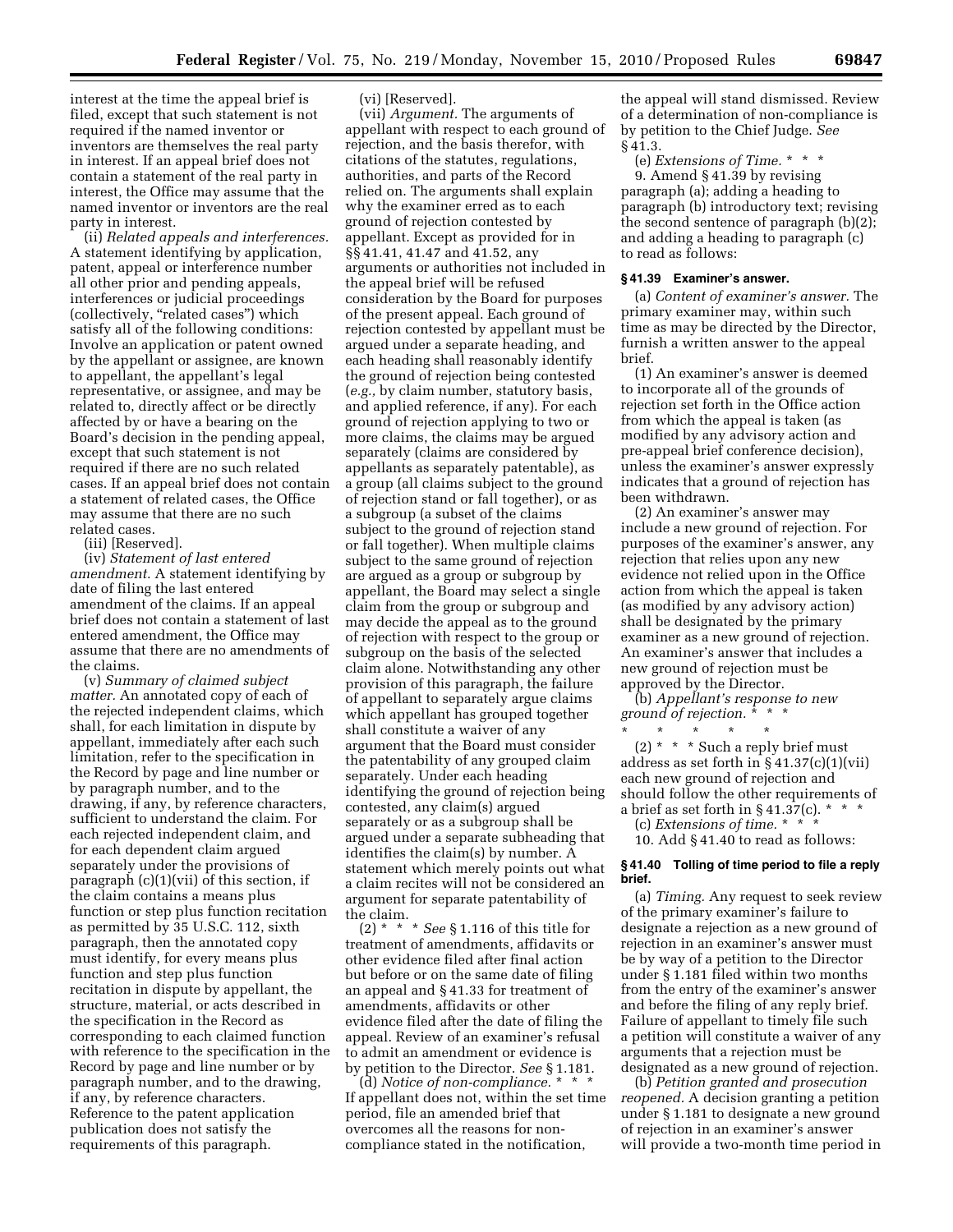which appellant must file a reply under § 1.111 of this title to reopen the prosecution before the primary examiner. On failure to timely file a reply under § 1.111, the appeal will stand dismissed.

(c) *Petition not granted and appeal maintained.* A decision refusing to grant a petition under § 1.181 to designate a new ground of rejection in an examiner's answer will provide a twomonth time period in which appellant may file only a single reply brief under § 41.41.

(d) *Withdrawal of petition and appeal maintained.* If a reply brief under § 41.41 is filed within two months from the date of the examiner's answer and on or after the filing of a petition under § 1.181 to designate a new ground of rejection in an examiner's answer, but before a decision on the petition, the reply brief will be treated as a request to withdraw the petition and to maintain the appeal.

(e) *Extensions of time.* Extensions of time under § 1.136(a) of this title for patent applications are not applicable to the time period set forth in this section. *See* § 1.136(b) of this title for extensions of time to reply for patent applications and § 1.550(c) of this title for extensions of time to reply for *ex parte*  reexamination proceedings.

11. Amend § 41.41 by revising paragraphs (a) and (b) and adding a heading to paragraph (c) to read as follows:

# **§ 41.41 Reply brief.**

(a) *Timing.* Appellant may file only a single reply brief to an examiner's answer within two months from the date of either the examiner's answer, or a decision refusing to grant a petition under § 1.181 to designate a new ground of rejection in an examiner's answer.

(b) *Content.* (1) A reply brief shall not include any new or non-admitted amendment, or any new or nonadmitted affidavit or other evidence. *See*  § 1.116 of this title for amendments, affidavits or other evidence filed after final action but before or on the same date of filing an appeal and § 41.33 for amendments, affidavits or other evidence filed after the date of filing the appeal.

(2) Any argument raised in the reply brief which was not raised in the appeal brief, or is not responsive to an argument raised in the examiner's answer, including any designated new ground of rejection, will not be considered by the Board for purposes of the present appeal, unless good cause is shown.

(c) *Extensions of time.* \* \* \*

### **§ 41.43 [Removed]**

12. Remove § 41.43. 13. Amend § 41.47 by revising paragraph (b) and revising the last sentence of paragraph (e)(1) to read as follows:

### **§ 41.47 Oral hearing.**

\* \* \* \* \*

\* \* \* \* \* (b) If appellant desires an oral hearing, appellant must file, as a separate paper captioned "REQUEST FOR ORAL HEARING," a written request for such hearing accompanied by the fee set forth in § 41.20(b)(3) within two months from the date of the examiner's answer or on the date of filing of a reply brief, whichever is earlier.

\* \* \* \* \*  $(e)(1)$  \* \* \* The primary examiner may only rely on argument and evidence relied upon in an answer except as permitted by paragraph (e)(2) of this section.

14. Revise § 41.50 to read as follows:

### **§ 41.50 Decisions and other actions by the Board.**

(a) *Affirmance and reversal.* The Board, in its decision, may affirm or reverse the decision of the examiner in whole or in part on the grounds and on the claims specified by the examiner. The affirmance of the rejection of a claim on any of the grounds specified constitutes a general affirmance of the decision of the examiner on that claim, except as to any ground specifically reversed.

(b) *New ground of rejection.* Should the Board have knowledge of any grounds not involved in the appeal for rejecting any pending claim, it may include in its opinion a statement to that effect with its reasons for so holding, and designate such a statement as a new ground of rejection of the claim. A new ground of rejection pursuant to this paragraph shall not be considered final for judicial review. When the Board enters such a non-final decision, the appellant, within two months from the date of the decision, must exercise one of the following two options with respect to the new ground of rejection to avoid termination of the appeal as to the rejected claims:

(1) *Reopen prosecution.* Submit an appropriate amendment of the claims so rejected or new evidence relating to the claims so rejected, or both, and have the matter reconsidered by the examiner, in which event the prosecution will be reopened before the examiner. The new ground of rejection is binding upon the examiner unless an amendment or new evidence not previously of record is

made which, in the opinion of the examiner, overcomes the new ground of rejection designated in the decision. Should the examiner reject the claims, appellant may again appeal to the Board pursuant to this subpart.

(2) *Request rehearing.* Request that the proceeding be reheard under § 41.52 by the Board upon the same Record. The request for rehearing must address any new ground of rejection and state with particularity the points believed to have been misapprehended or overlooked in entering the new ground of rejection and also state all other grounds upon which rehearing is sought.

(c) *Review of undesignated new ground of rejection.* Any request to seek review of a panel's failure to designate a new ground of rejection in its decision must be raised by filing a request for rehearing as set forth in § 41.52. Failure of appellant to timely file such a request for rehearing will constitute a waiver of any arguments that a decision contains an undesignated new ground of rejection.

(d) *Request for briefing and information.* The Board may order appellant to additionally brief any matter that the Board considers to be of assistance in reaching a reasoned decision on the pending appeal. Appellant will be given a time period within which to respond to such an order. Failure to timely comply with the order may result in the sua sponte dismissal of the appeal.

(e) *Extensions of time.* Extensions of time under § 1.136(a) of this title for patent applications are not applicable to the time periods set forth in this section. *See* § 1.136(b) of this title for extensions of time to reply for patent applications and § 1.550(c) of this title for extensions of time to reply for *ex parte*  reexamination proceedings.

15. Amend § 41.52 by revising the fourth sentence of paragraph (a)(1), paragraphs  $(a)(2)$  and  $(3)$ , and adding paragraph (a)(4) to read as follows:

## **§ 41.52 Rehearing.**

 $(a)(1)$  \* \* \* Arguments not raised, and evidence not previously relied upon, pursuant to §§ 41.37, 41.41, or 41.47 are not permitted in the request for rehearing except as permitted by paragraphs (a)(2) through (4) of this section. \* \* \*

(2) Appellant may present a new argument based upon a recent relevant decision of either the Board or a Federal Court.

(3) New arguments responding to a new ground of rejection designated pursuant to § 41.50(b) are permitted.